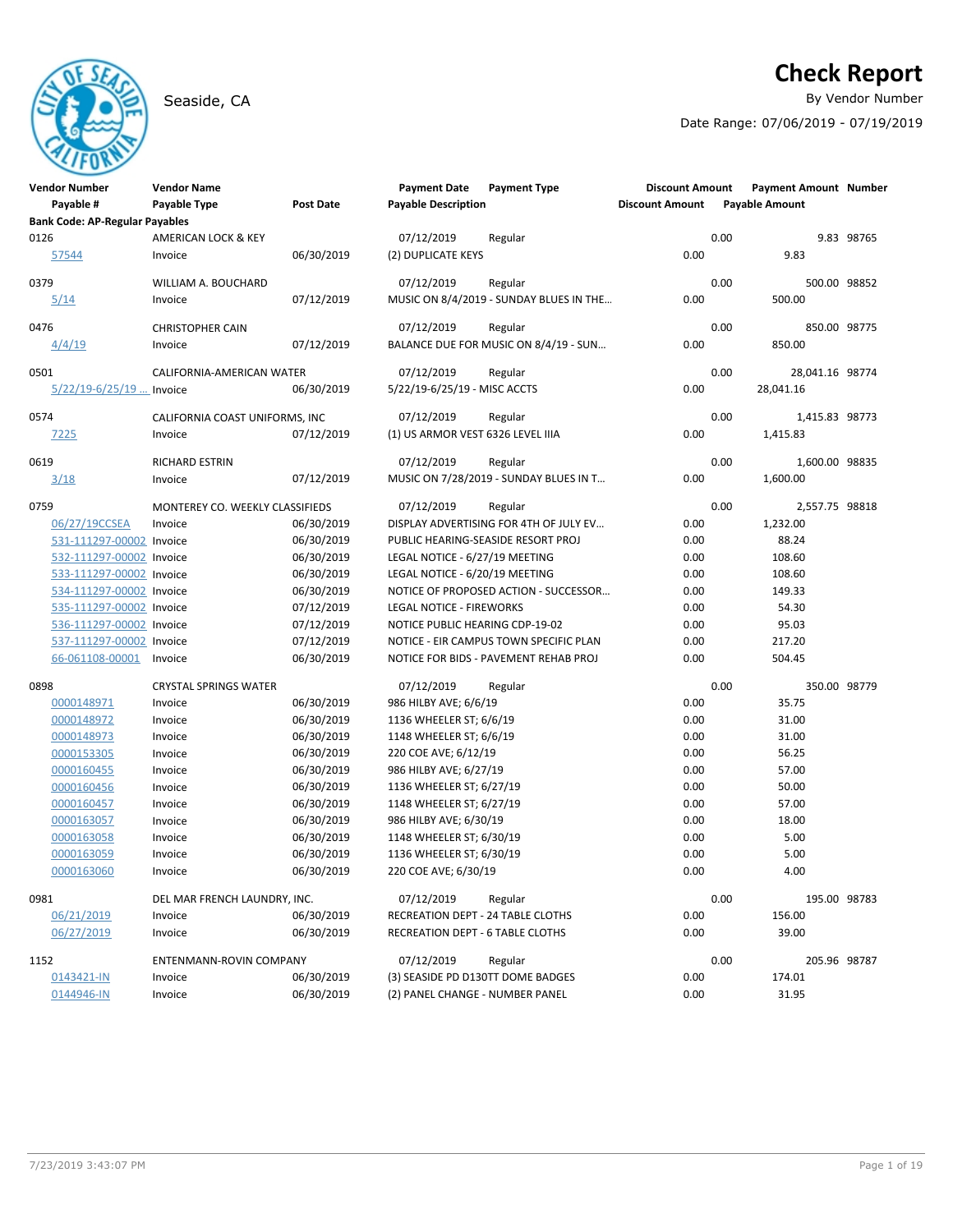| Vendor Number | Vendor Name                      |            | <b>Payment Date</b>        | <b>Payment Type</b> | <b>Discount Amount</b> | <b>Payment Amount Number</b> |  |
|---------------|----------------------------------|------------|----------------------------|---------------------|------------------------|------------------------------|--|
| Pavable #     | Payable Type                     | Post Date  | <b>Payable Description</b> |                     | <b>Discount Amount</b> | <b>Pavable Amount</b>        |  |
| 1176          | <b>EWING IRRIGATION PRODUCTS</b> |            | 07/12/2019                 | Regular             | 0.00                   | 57.40 98789                  |  |
| 7699852       | Invoice                          | 06/30/2019 | (2) CARSON 12IN RCLMD BOX  |                     | 0.00                   | 57.40                        |  |

| <b>Payment Type</b>   | Payable<br>Count | Payment<br>Count | <b>Discount</b> | Payment   |
|-----------------------|------------------|------------------|-----------------|-----------|
| <b>Regular Checks</b> | 31               | 11               | 0.00            | 35,782.93 |
| <b>Manual Checks</b>  | 0                | 0                | 0.00            | 0.00      |
| <b>Voided Checks</b>  | 0                | 0                | 0.00            | 0.00      |
| <b>Bank Drafts</b>    | 0                | 0                | 0.00            | 0.00      |
| EFT's                 | 0                | $\Omega$         | 0.00            | 0.00      |
|                       | 31               | 11               | 0.00            | 35,782.93 |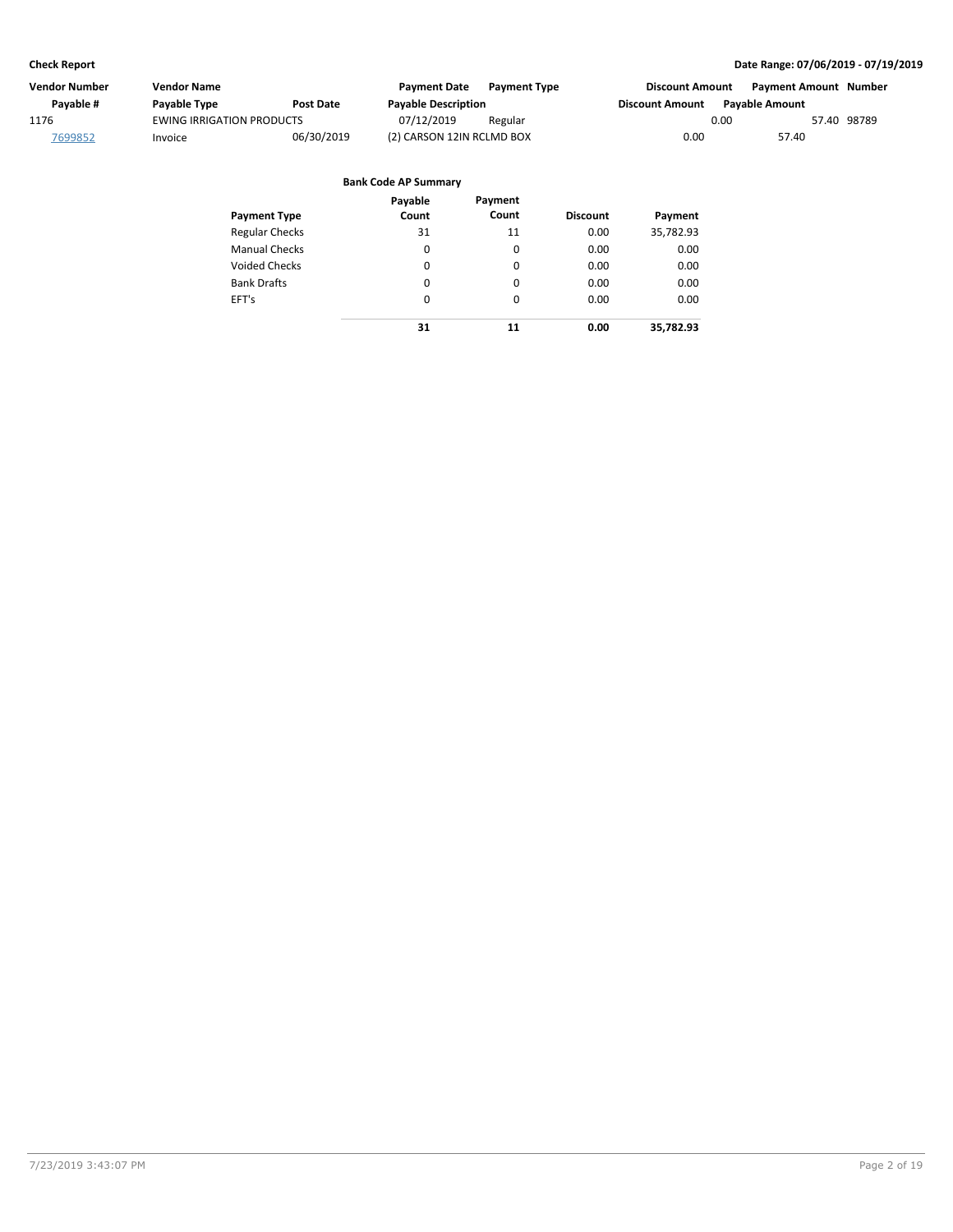| <b>Vendor Number</b>                  | <b>Vendor Name</b>         |                  | <b>Payment Date</b>        | <b>Payment Type</b> | <b>Discount Amount</b> | <b>Payment Amount Number</b> |  |
|---------------------------------------|----------------------------|------------------|----------------------------|---------------------|------------------------|------------------------------|--|
| Payable #                             | Payable Type               | <b>Post Date</b> | <b>Payable Description</b> |                     | <b>Discount Amount</b> | <b>Payable Amount</b>        |  |
| <b>Bank Code: PY-Payroll Payables</b> |                            |                  |                            |                     |                        |                              |  |
| 1268                                  | <b>FRANCHISE TAX BOARD</b> |                  | 07/19/2019                 | Regular             |                        | 2.135.84 18949<br>0.00       |  |
| CM0000227                             | Credit Memo                | 07/05/2019       | FTB ID: 1207165284         |                     | 0.00                   | $-137.53$                    |  |
| CM0000237                             | Credit Memo                | 07/18/2019       | EWO #: 342932563571220362  |                     | 0.00                   | $-53.56$                     |  |
| <b>INV0003448</b>                     | Invoice                    | 07/05/2019       | EWO #: 526446309440619983  |                     | 0.00                   | 200.00                       |  |
| <b>INV0003451</b>                     | Invoice                    | 07/05/2019       | EWO #: 342932563571220362  |                     | 0.00                   | 100.00                       |  |
| <b>INV0003455</b>                     | Invoice                    | 07/05/2019       | FTB ID: 1207165284         |                     | 0.00                   | 1.101.32                     |  |
| <b>INV0003491</b>                     | Invoice                    | 07/18/2019       | EWO #: 526446309440619983  |                     | 0.00                   | 200.00                       |  |
| <b>INV0003497</b>                     | Invoice                    | 07/18/2019       | FTB ID: 1207165284         |                     | 0.00                   | 725.61                       |  |

| <b>Payment Type</b>   | Payable<br>Count | Payment<br>Count | <b>Discount</b> | Payment  |
|-----------------------|------------------|------------------|-----------------|----------|
| <b>Regular Checks</b> |                  | 1                | 0.00            | 2,135.84 |
| <b>Manual Checks</b>  | 0                | 0                | 0.00            | 0.00     |
| <b>Voided Checks</b>  | 0                | 0                | 0.00            | 0.00     |
| <b>Bank Drafts</b>    | 0                | 0                | 0.00            | 0.00     |
| EFT's                 | 0                | $\Omega$         | 0.00            | 0.00     |
|                       | 7                | 1                | 0.00            | 2.135.84 |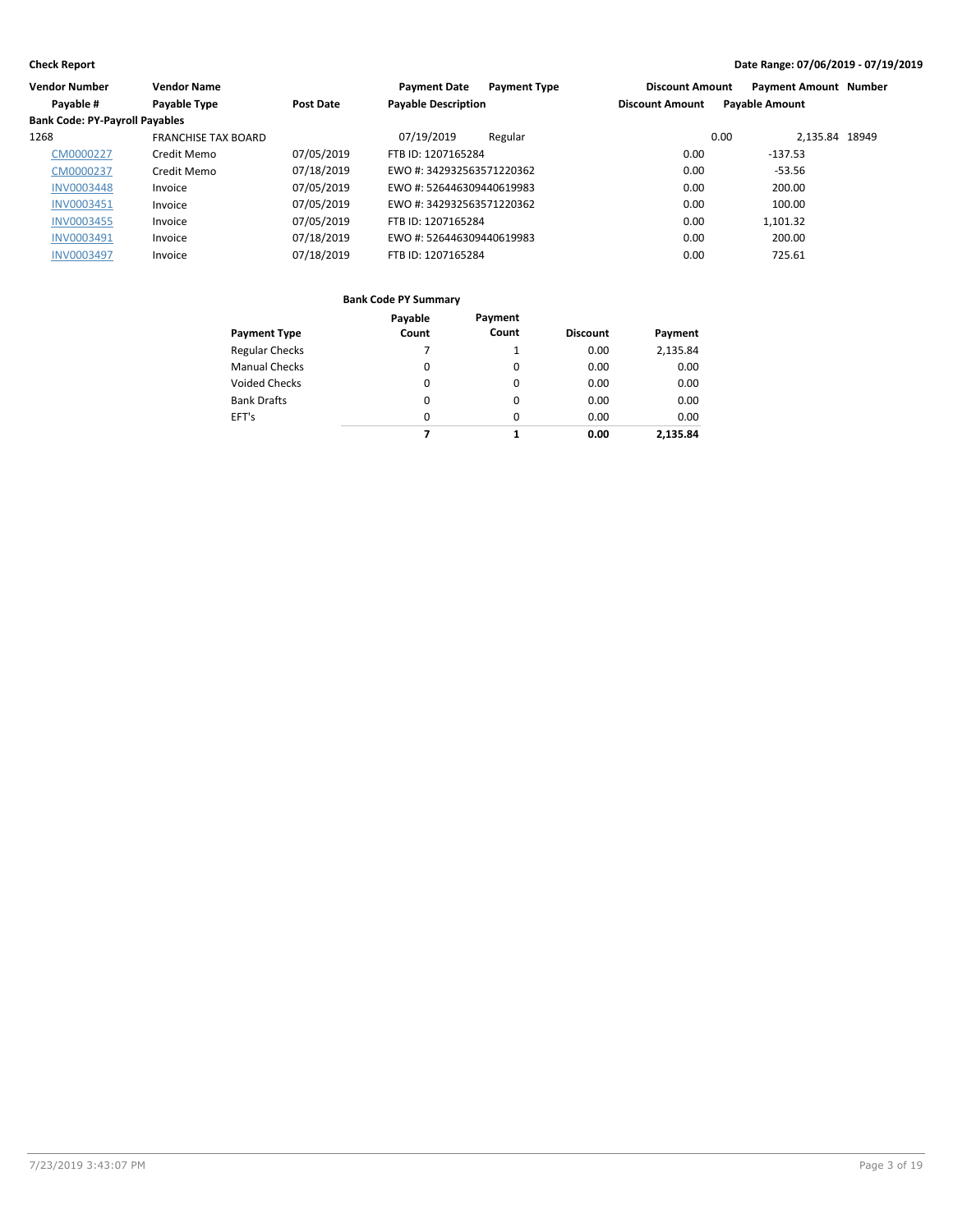| <b>Vendor Number</b>                               | <b>Vendor Name</b>                |                  | <b>Payment Date</b>                | <b>Payment Type</b>                       | <b>Discount Amount</b> |      | <b>Payment Amount Number</b> |  |
|----------------------------------------------------|-----------------------------------|------------------|------------------------------------|-------------------------------------------|------------------------|------|------------------------------|--|
| Payable #<br><b>Bank Code: AP-Regular Payables</b> | Payable Type                      | <b>Post Date</b> | <b>Payable Description</b>         |                                           | <b>Discount Amount</b> |      | <b>Payable Amount</b>        |  |
| 1372                                               | <b>GOLDFARB &amp; LIPMAN LLP</b>  |                  | 07/12/2019                         | Regular                                   |                        | 0.00 | 280.00 98794                 |  |
| 131309                                             | Invoice                           | 06/30/2019       |                                    | THROUGH 4/30/19 - LAGUNA GRANDE SHP       | 0.00                   |      | 280.00                       |  |
| 1388                                               | <b>GRAINGER</b>                   |                  | 07/12/2019                         | Regular                                   |                        | 0.00 | 2,215.99 98795               |  |
| 9169139616                                         | Invoice                           | 06/30/2019       | (204) FILTERS - VARIOUS SIZES      |                                           | 0.00                   |      | 868.94                       |  |
| 9169866051                                         | Invoice                           | 06/30/2019       | (1) PORTABLE LOCKOUT KIT           |                                           | 0.00                   |      | 97.49                        |  |
| 9175688655                                         | Invoice                           | 06/30/2019       | (72) PLEATED AIR FILTERS           |                                           | 0.00                   |      | 418.74                       |  |
| 9190579152                                         | Invoice                           | 06/30/2019       | (1) HAND DRUM PUMP, ROTARY         |                                           | 0.00                   |      | 215.88                       |  |
| 9196092093                                         | Invoice                           | 06/30/2019       | (24) PLEATED AIR FILTERS           |                                           | 0.00                   |      | 97.80                        |  |
| 9201828119                                         | Invoice                           | 06/30/2019       |                                    | (2) FIRE EXTINGUISHER, WET CHEMICAL       | 0.00                   |      | 451.67                       |  |
| 9221284475                                         | Invoice                           | 07/12/2019       |                                    | (4) 2" BUSHING CNDT, (4) 3/4" BUSHING CN  | 0.00                   |      | 36.74                        |  |
| 9221284483                                         | Invoice                           | 07/12/2019       |                                    | (1) HND SNTZR, (1) LUBRICANT, AEROSOL C   | 0.00                   |      | 28.73                        |  |
| 1392                                               | <b>GRANITE ROCK COMPANY</b>       |                  | 07/12/2019                         | Regular                                   |                        | 0.00 | 218.12 98796                 |  |
| 1179419                                            | Invoice                           | 06/30/2019       | <b>TICKET #657263; / FIRE DEPT</b> |                                           | 0.00                   |      | 218.12                       |  |
| 1494                                               | HD SUPPLY FACILITIES MAINTENANCE  |                  | 07/12/2019                         | Regular                                   |                        | 0.00 | 525.49 98797                 |  |
| 9167762466.                                        | Credit Memo                       | 06/30/2019       |                                    | DISCOUNT APPLIED TO INV #1806870964       | 0.00                   |      | $-3.46$                      |  |
| 9171723746.                                        | Credit Memo                       | 06/30/2019       |                                    | DISCOUNT APPLIED TO INV #1807165475       | 0.00                   |      | $-3.36$                      |  |
| 9171754584.                                        | Credit Memo                       | 06/30/2019       |                                    | DISCOUNT APPLIED TO INV #1807165476       | 0.00                   |      | $-4.62$                      |  |
| 9171788673.                                        | Credit Memo                       | 06/30/2019       |                                    | DISCOUNT APPLIED TO INV #1807165477       | 0.00                   |      | $-5.58$                      |  |
| 9173503642                                         | Invoice                           | 06/30/2019       |                                    | MISC PLUMBING/TOOLS/LIGHTING SUPPLIES     | 0.00                   |      | 542.51                       |  |
| 1569                                               | <b>HOPE SERVICES</b>              |                  | 07/12/2019                         | Regular                                   |                        | 0.00 | 4,456.12 98798               |  |
| S168946                                            | Invoice                           | 06/30/2019       |                                    | JUNE 2019 - SEASIDE MAINTENANCE CREW      | 0.00                   |      | 4,456.12                     |  |
| 1615                                               | ANTHONY J. NOCITA                 |                  | 07/12/2019                         | Regular                                   |                        | 0.00 | 4,000.00 98767               |  |
| 11453                                              | Invoice                           | 07/12/2019       |                                    | SOUND/LIGHTING SERVICES FOR 7/4/2019      | 0.00                   |      | 4,000.00                     |  |
| 1798                                               | KELLY-MOORE PAINT COMPANY         |                  | 07/12/2019                         | Regular                                   |                        | 0.00 | 131.12 98804                 |  |
| 802-00000693152                                    | Invoice                           | 06/30/2019       | PAINT SUPPLIES FOR TANK SITE       |                                           | 0.00                   |      | 117.23                       |  |
| 802-00000694307                                    | Invoice                           | 07/12/2019       | LINERS FOR TANK SITE               |                                           | 0.00                   |      | 13.89                        |  |
| 1976                                               | LINCOLN AQUATICS                  |                  | 07/12/2019                         | Regular                                   |                        | 0.00 | 153.52 98810                 |  |
| 36965025                                           | Invoice                           | 07/12/2019       | (4) BAGS POOLS CHEMICALS           |                                           | 0.00                   |      | 153.52                       |  |
| 2045                                               | M & S BUILDING SUPPLY INC         |                  | 07/12/2019                         | Regular                                   |                        | 0.00 | 606.79 98811                 |  |
| 001421915.                                         | Credit Memo                       | 06/30/2019       | <b>CREDIT FOR OVERPAYMENT</b>      |                                           | 0.00                   |      | $-0.07$                      |  |
| 001422693                                          | Invoice                           | 06/30/2019       | (8) PANELS / FIFTH AVE.            |                                           | 0.00                   |      | 47.76                        |  |
| 001424274                                          | Invoice                           | 06/30/2019       | MISC SUPPLIES FOR PARKS DEPT       |                                           | 0.00                   |      | 281.49                       |  |
| 001424504                                          | Invoice                           | 06/30/2019       | (4) PT PINE, PRIMED 1x8x20' LUMBER |                                           | 0.00                   |      | 234.73                       |  |
| 001424572                                          | Invoice                           | 06/30/2019       |                                    | (1) NAIL PULLER/10", (1) BAR/PRY 21" SUPE | 0.00                   |      | 36.95                        |  |
| 001424729                                          | Invoice                           | 07/12/2019       | <b>SCREWS - LAGUNA GRANDE PARK</b> |                                           | 0.00                   |      | 5.93                         |  |
| 2186                                               | MISSION UNIFORM SERVICE           |                  | 07/12/2019                         | Regular                                   |                        | 0.00 | 122.62 98815                 |  |
| 510225540                                          | Invoice                           | 07/12/2019       |                                    | RECREATION DEPT - UNIFORM SVC 7/3/19      | 0.00                   |      | 122.62                       |  |
| 2205                                               | <b>MONTEREY COUNTY CONVENTION</b> |                  | 07/12/2019                         | Regular                                   |                        | 0.00 | 22,371.03 98819              |  |
| <b>MAY 2019</b>                                    | Invoice                           | 06/30/2019       | MAY 2019 - TID FOR SEASIDE         |                                           | 0.00                   |      | 22,371.03                    |  |
| 2223                                               | MONTEREY BAY ENGINEERS            |                  | 07/12/2019                         | Regular                                   |                        | 0.00 | 1,010.00 98817               |  |
| 19-042A                                            | Invoice                           | 06/30/2019       |                                    | SVCS AT McDONALD'S SITE, CYN DEL REY AT   | 0.00                   |      | 1,010.00                     |  |
| 2236                                               | MBS BUSINESS SYSTEMS              |                  | 07/12/2019                         | Regular                                   |                        | 0.00 | 970.58 98812                 |  |
| 362873                                             | Invoice                           | 06/30/2019       |                                    | FY 18/19 PORTION - 1635 BROADWAY AVE      | 0.00                   |      | 153.71                       |  |
| 362873.                                            | Invoice                           | 07/12/2019       |                                    | FY 19/20 PORTION - 1635 BROADWAY COPI     | 0.00                   |      | 159.39                       |  |
| 364834                                             | Invoice                           | 06/30/2019       |                                    | FY18/19 PORTION - 656 BROADWAY COPIER     | 0.00                   |      | 625.76                       |  |
| 364834.                                            | Invoice                           | 07/12/2019       |                                    | FY19/20 PORTION - 656 BROADWAY COPIER     | 0.00                   |      | 31.72                        |  |
| 2252                                               | MONTEREY COUNTY D.A.'s OFFICE     |                  | 07/12/2019                         | Regular                                   |                        | 0.00 | 5,290.00 98820               |  |
| DA #875471                                         | Invoice                           | 07/12/2019       |                                    | ASSET FORFEITURE REPORT #TM1806442        | 0.00                   |      | 5,290.00                     |  |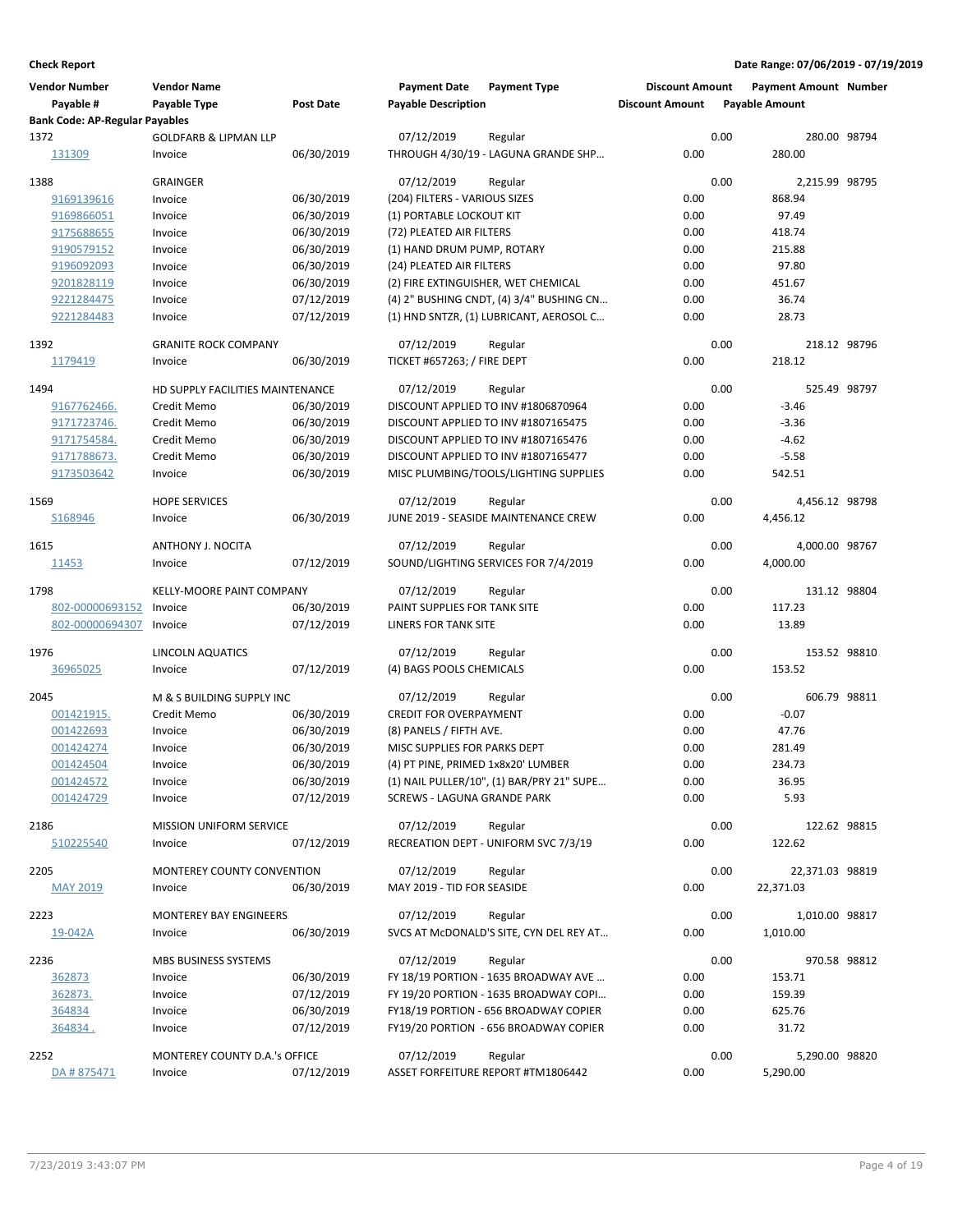| <b>Vendor Number</b>     | <b>Vendor Name</b>                  |                          | <b>Payment Date</b>                   | <b>Payment Type</b>                         | <b>Discount Amount</b> |      | <b>Payment Amount Number</b> |             |
|--------------------------|-------------------------------------|--------------------------|---------------------------------------|---------------------------------------------|------------------------|------|------------------------------|-------------|
| Payable #                | Payable Type                        | <b>Post Date</b>         | <b>Payable Description</b>            |                                             | <b>Discount Amount</b> |      | <b>Payable Amount</b>        |             |
| 2279                     | COUNTY OF MONTEREY IT DEPT.         |                          | 07/12/2019                            | Regular                                     |                        | 0.00 | 3,940.59 98778               |             |
| 822 5/2019<br>847 5/2019 | Invoice                             | 06/30/2019<br>06/30/2019 |                                       | MAY 2019 - SEASIDE POLICE DEPT (822) - M    | 0.00                   |      | 1,783.59                     |             |
|                          | Invoice                             |                          |                                       | MAY 2019 - SEASIDE FIRE DEPT (847) MONT     | 0.00                   |      | 2,157.00                     |             |
| 2295                     | MONTEREY COUNTY PETROLEUM           |                          | 07/12/2019                            | Regular                                     |                        | 0.00 | 10,296.26 98821              |             |
| 328945                   | Invoice                             | 06/30/2019               |                                       | 800 GALLONS UNLEADED REGULAR GASOLI         | 0.00                   |      | 2,404.76                     |             |
| 328946                   | Invoice                             | 06/30/2019               | 525 GALLONS DIESEL NO. 2              |                                             | 0.00                   |      | 1,754.76                     |             |
| 329101                   | Invoice                             | 07/12/2019               |                                       | 900 GALLONS UNLEADED REGULAR GASOLI         | 0.00                   |      | 2,739.13                     |             |
| 329102                   | Invoice                             | 07/12/2019               | 1,000 GALLONS DIESEL NO. 2            |                                             | 0.00                   |      | 3,397.61                     |             |
| 2351                     | MONTEREY TIRE SERVICE               |                          | 07/12/2019                            | Regular                                     |                        | 0.00 |                              | 78.69 98823 |
| 1-89884                  | Invoice                             | 06/30/2019               |                                       | (1) PARTS LARGE BOOT, (1) LFT FLAT TRACT    | 0.00                   |      | 78.69                        |             |
|                          |                                     |                          |                                       |                                             |                        |      |                              |             |
| 2562                     | MICHAEL KEHOE                       |                          | 07/12/2019                            | Regular                                     |                        | 0.00 | 300.00 98814                 |             |
| 7/11/19                  | Invoice                             | 07/12/2019               |                                       | MUSIC FOR SR. COUNTRY WESTERN DANCE         | 0.00                   |      | 300.00                       |             |
| 2652                     | PACIFIC GAS & ELECTRIC              |                          | 07/12/2019                            | Regular                                     |                        | 0.00 | 212.18 98826                 |             |
| 3087813854-1             | Invoice                             | 06/30/2019               |                                       | ACCT #3087813854-1; 6/21/19 BILL DATE       | 0.00                   |      | 212.18                       |             |
| 2652                     | PACIFIC GAS & ELECTRIC              |                          | 07/12/2019                            | Regular                                     |                        | 0.00 | 53,327.38 98827              |             |
| 8460074755-8 6/ Invoice  |                                     | 06/30/2019               | PGE COLLECTIVE 6/13/19                |                                             | 0.00                   |      | 53,327.38                    |             |
| 2746                     | PENINSULA POOL SERVICE              |                          | 07/12/2019                            | Regular                                     |                        | 0.00 | 133.26 98830                 |             |
| 192960702                | Invoice                             | 07/12/2019               | (6) 4 GAL CASE SANI-CHLOR             |                                             | 0.00                   |      | 133.26                       |             |
|                          |                                     |                          |                                       |                                             |                        |      |                              |             |
| 2816                     | PLUG & PAY TECHNOLOGIES, INC.       |                          | 07/12/2019                            | Regular                                     |                        | 0.00 |                              | 30.00 98831 |
| <b>JUN 2019</b>          | Invoice                             | 06/30/2019               |                                       | JUNE 2019 - INV #2019070214350203409        | 0.00                   |      | 15.00                        |             |
| <b>JUNE 2019</b>         | Invoice                             | 06/30/2019               |                                       | JUNE 2019 - INV #2019070214350203410        | 0.00                   |      | 15.00                        |             |
| 2849                     | PREMIUM AUTO PARTS, INC.            |                          | 07/12/2019                            | Regular                                     |                        | 0.00 | 3,289.68 98832               |             |
| 7474-172752              | Invoice                             | 06/30/2019               |                                       | (2) BRK CAL, (1) BRK PAD, (1) PRKG BRK SHOE | 0.00                   |      | 264.36                       |             |
| 7474-172944              | Invoice                             | 06/30/2019               |                                       | DIAGNOSTIC SCAN TOOL/ REF #292027/295       | 0.00                   |      | 2,999.99                     |             |
| 7474-173013              | Invoice                             | 06/30/2019               | (2) ELECTRONIC CLEANER                |                                             | 0.00                   |      | 19.88                        |             |
| 7474-173016              | Invoice                             | 06/30/2019               | (1) MIS BRUSHES                       |                                             | 0.00                   |      | 5.45                         |             |
| 2888                     | PURE H20 INC.                       |                          | 07/12/2019                            | Regular                                     |                        | 0.00 |                              | 65.54 98834 |
| 10982                    | Invoice                             | 07/12/2019               |                                       | JULY 2019 - POU COOLER:WS-11000 LEASE       | 0.00                   |      | 65.54                        |             |
|                          |                                     |                          |                                       |                                             |                        |      |                              |             |
| 3040                     | SAFETY-KLEEN SYSTEMS INC            |                          | 07/12/2019                            | Regular                                     |                        | 0.00 | 2,781.60 98837               |             |
| 80157175                 | Invoice                             | 06/30/2019               |                                       | (2) 30G PARTS WASHER-SOLVENT/AQUEOUS        | 0.00                   |      | 2,781.60                     |             |
| 3095                     | SANTA CRUZ SEASIDE CO.              |                          | 07/12/2019                            | Regular                                     |                        | 0.00 | 3,921.50 98839               |             |
| 189459                   | Invoice                             | 07/12/2019               | (110) ALL-DAY RIDE WRISTBANDS         |                                             | 0.00                   |      | 3,921.50                     |             |
| 3211                     | SHERWIN-WILLIAMS CO.                |                          | 07/12/2019                            | Regular                                     |                        | 0.00 | 719.23 98840                 |             |
| 2684-0                   | Invoice                             | 06/30/2019               | MISC PAINTS SUPPLIES - STREETS DEPT   |                                             | 0.00                   |      | 425.08                       |             |
| 5203-6                   | Invoice                             | 06/28/2019               |                                       | (5) 5 GAL HL WB 1952E I/II GR, (1) WASHRCY  | 0.00                   |      | 277.35                       |             |
| 5637-5                   | Invoice                             | 07/12/2019               | (2) PROBLOCK W - WATER DEPT           |                                             | 0.00                   |      | 16.80                        |             |
|                          |                                     |                          |                                       |                                             |                        |      |                              |             |
| 3249<br>024843           | <b>SMART &amp; FINAL</b><br>Invoice | 07/12/2019               | 07/12/2019<br>STORE #455/ REF #024843 | Regular                                     | 0.00                   | 0.00 | 212.93 98841<br>119.41       |             |
| 037846                   | Invoice                             | 07/12/2019               | STORE #455/ REF #037846               |                                             | 0.00                   |      | 51.91                        |             |
| 041984                   | Invoice                             | 06/30/2019               | STORE #455/ REF #041984               |                                             | 0.00                   |      | 10.46                        |             |
| 045772                   | Invoice                             | 07/12/2019               | STORE #455/REF #045772                |                                             | 0.00                   |      | 31.15                        |             |
|                          |                                     |                          |                                       |                                             |                        |      |                              |             |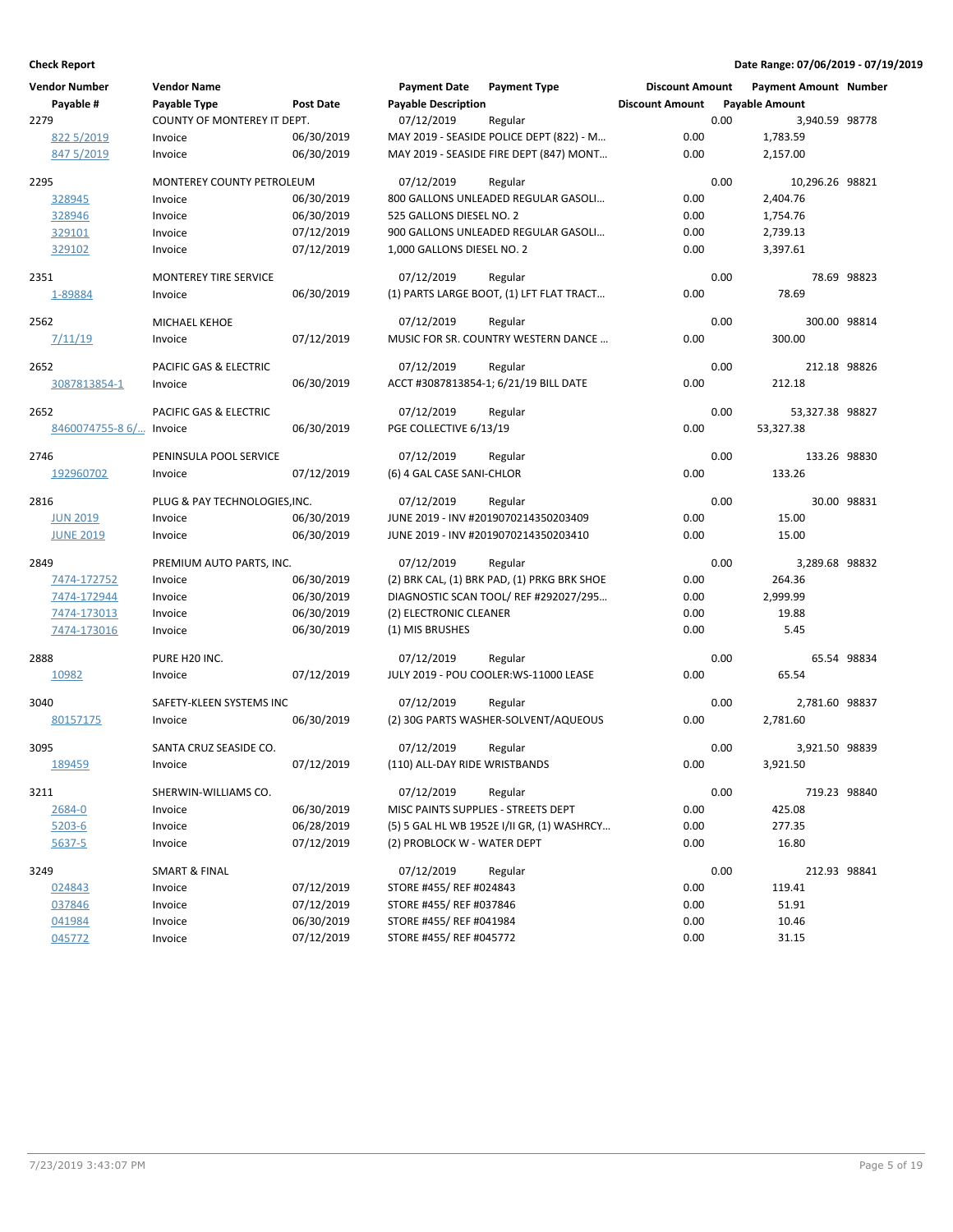| Vendor Number | Vendor Name              |            | <b>Payment Date</b>        | <b>Payment Type</b>                    | Discount Amount        | Payment Amount Number |             |
|---------------|--------------------------|------------|----------------------------|----------------------------------------|------------------------|-----------------------|-------------|
| Pavable #     | Payable Type             | Post Date  | <b>Payable Description</b> |                                        | <b>Discount Amount</b> | <b>Pavable Amount</b> |             |
| 3319          | <b>STAPLES ADVANTAGE</b> |            | 07/12/2019                 | Regular                                |                        | 0.00                  | 96.23 98843 |
| 3417920344    | Invoice                  | 06/30/2019 |                            | FINANCE - (1) BLK TONER, (1) LG BINDER | 0.00                   | 96.23                 |             |

|                       | Payable<br>Count | Payment<br>Count | <b>Discount</b> |            |
|-----------------------|------------------|------------------|-----------------|------------|
| <b>Payment Type</b>   |                  |                  |                 | Payment    |
| <b>Regular Checks</b> | 62               | 29               | 0.00            | 121,756.45 |
| <b>Manual Checks</b>  | 0                | 0                | 0.00            | 0.00       |
| <b>Voided Checks</b>  | 0                | 0                | 0.00            | 0.00       |
| <b>Bank Drafts</b>    | 0                | 0                | 0.00            | 0.00       |
| EFT's                 | 62               | 24               | 0.00            | 121,758:48 |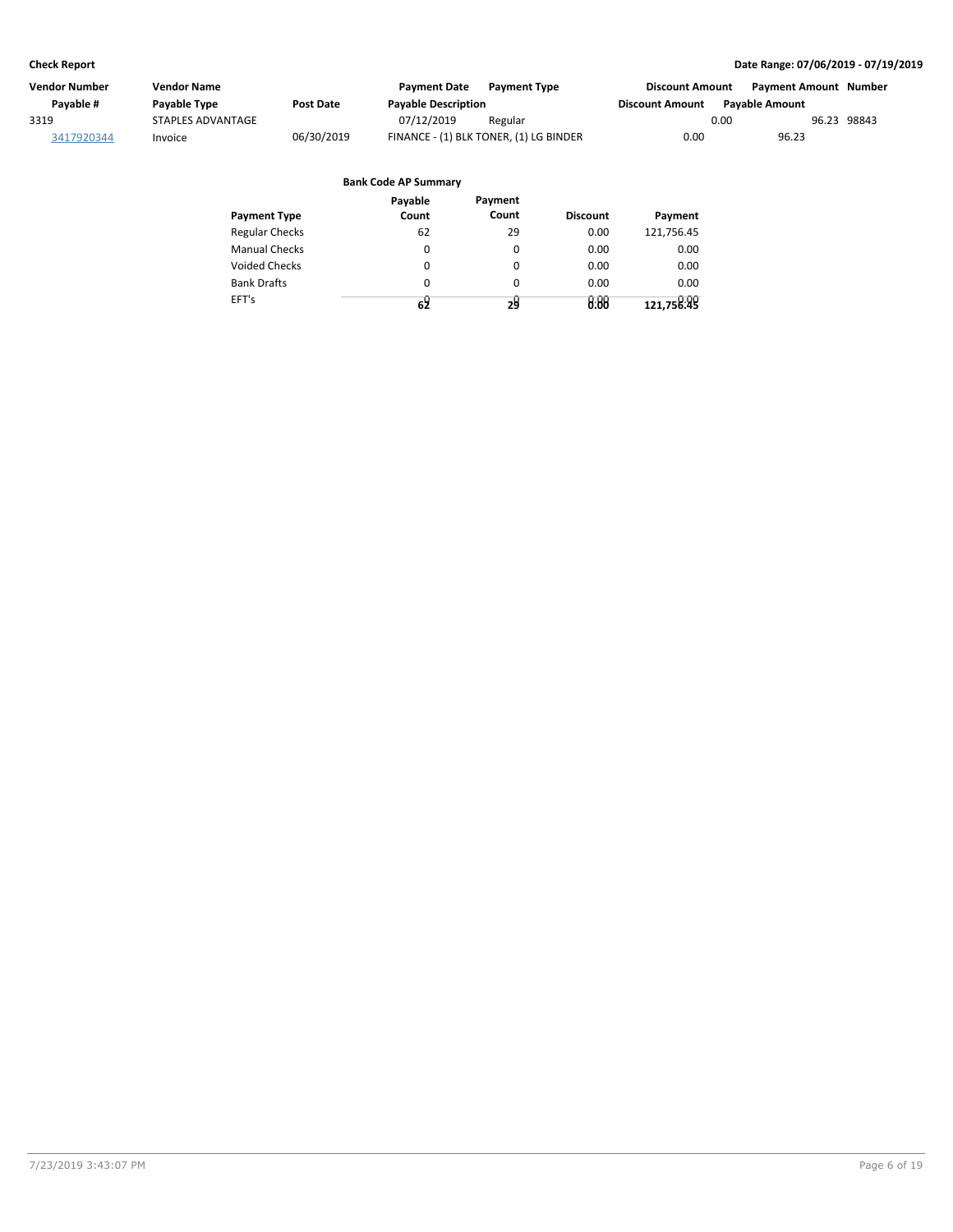| Vendor Number                         | <b>Vendor Name</b>               |                  | <b>Payment Date</b>           | <b>Payment Type</b> | <b>Discount Amount</b> | <b>Payment Amount Number</b> |             |
|---------------------------------------|----------------------------------|------------------|-------------------------------|---------------------|------------------------|------------------------------|-------------|
| Pavable #                             | Payable Type                     | <b>Post Date</b> | <b>Payable Description</b>    |                     | <b>Discount Amount</b> | <b>Pavable Amount</b>        |             |
| <b>Bank Code: PY-Payroll Payables</b> |                                  |                  |                               |                     |                        |                              |             |
| 3560                                  | UNITED WAY OF MONTEREY PENINSULA |                  | 07/19/2019                    | Regular             |                        | 0.00                         | 66.00 18947 |
| <b>INV0003434</b>                     | Invoice                          | 07/05/2019       | <b>EMPLOYEE CONTRIBUTIONS</b> |                     | 0.00                   | 33.00                        |             |
| INV0003481                            | Invoice                          | 07/18/2019       | <b>EMPLOYEE CONTRIBUTIONS</b> |                     | 0.00                   | 33.00                        |             |

| <b>Payment Type</b>   | Payable<br>Count | Payment<br>Count | <b>Discount</b> | Payment |
|-----------------------|------------------|------------------|-----------------|---------|
| <b>Regular Checks</b> |                  |                  | 0.00            | 66.00   |
| <b>Manual Checks</b>  | 0                | 0                | 0.00            | 0.00    |
| <b>Voided Checks</b>  | 0                | 0                | 0.00            | 0.00    |
| <b>Bank Drafts</b>    | <u>n</u>         | <u>n</u>         | 0.00            | 0.00    |
| EFT's                 |                  | Ô                | 0.00            | 66.00   |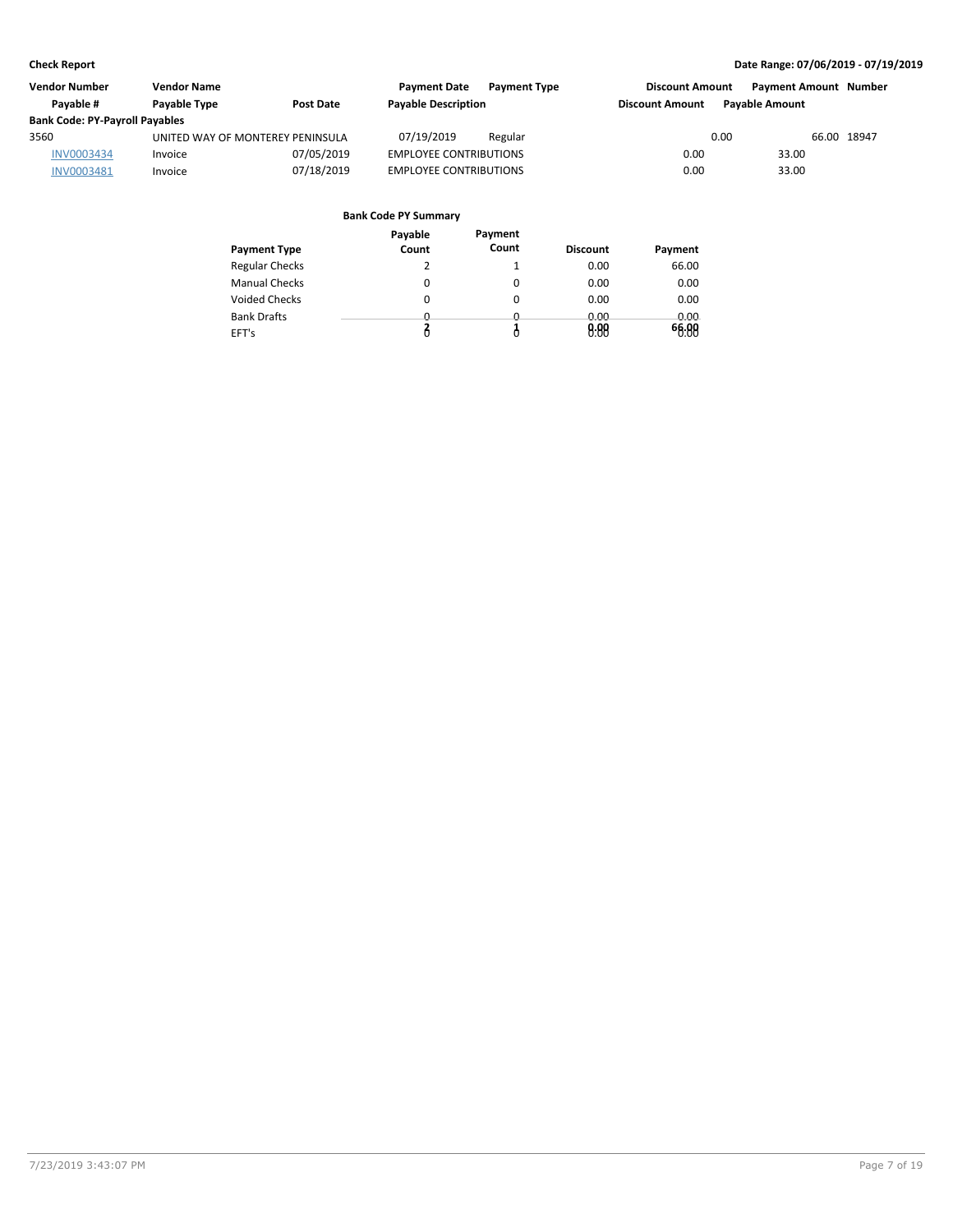| <b>Vendor Number</b><br>Payable #     | <b>Vendor Name</b><br>Payable Type | <b>Post Date</b> | <b>Payment Date</b><br><b>Payable Description</b> | <b>Payment Type</b>                       | <b>Discount Amount</b><br><b>Discount Amount</b> | <b>Payment Amount Number</b><br><b>Payable Amount</b> |              |
|---------------------------------------|------------------------------------|------------------|---------------------------------------------------|-------------------------------------------|--------------------------------------------------|-------------------------------------------------------|--------------|
| <b>Bank Code: AP-Regular Payables</b> |                                    |                  |                                                   |                                           |                                                  |                                                       |              |
| 3574                                  | U.S. BANK-CALCARD                  |                  | 07/12/2019                                        | Regular                                   |                                                  | 35,028.71 98848<br>0.00                               |              |
| 4246 0445 5565 0 Invoice              |                                    | 06/30/2019       | CalCard 5/22/19                                   |                                           | 0.00                                             | 35,028.71                                             |              |
| 3823                                  | <b>STATE OF CALIFORNIA</b>         |                  | 07/12/2019                                        | Regular                                   |                                                  | 4,124.39 98844<br>0.00                                |              |
| 10537                                 | Invoice                            | 06/30/2019       |                                                   | PAYMNT #14 LOAN NO: 023-09-ECE-ARRA       | 0.00                                             | 4,124.39                                              |              |
| 3883                                  | FELIPE DE JESUS OLVERA             |                  | 07/12/2019                                        | Regular                                   |                                                  | 0.00<br>1,100.00 98791                                |              |
| <b>BROADWAY.</b>                      | Invoice                            | 06/30/2019       |                                                   | BROADWAY JOB FROM FREMONT TO DEL M        | 0.00                                             | 1,100.00                                              |              |
| 4062                                  | A & R PLUMBING, INC.               |                  | 07/12/2019                                        | Regular                                   |                                                  | 0.00                                                  | 986.13 98763 |
| 125848                                | Invoice                            | 06/30/2019       |                                                   | 440 HARCOURT AVE JOB - 5/7/19 & 5/14/19   | 0.00                                             | 825.87                                                |              |
| 126333                                | Invoice                            | 06/30/2019       | POLICE DEPT - HOLDING CELL                        |                                           | 0.00                                             | 160.26                                                |              |
| 4106                                  | BAY REPROGRAPHIC & SUPPLY, INC.    |                  | 07/12/2019                                        | Regular                                   |                                                  | 0.00                                                  | 385.77 98770 |
| 385659                                | Invoice                            | 06/30/2019       |                                                   | MAY - JUNE 2019 - BAY MPS BASE CHG/LF U   | 0.00                                             | 385.77                                                |              |
| 4452                                  | <b>RYAN L. RIDER</b>               |                  | 07/12/2019                                        | Regular                                   |                                                  | 1,000.00 98836<br>0.00                                |              |
| <b>PERMIT #6707</b>                   | Invoice                            | 06/30/2019       |                                                   | <b>BOND RELEASE FOR 635 AMADOR STREET</b> | 0.00                                             | 1,000.00                                              |              |

| Payable | Payment  |                 |           |
|---------|----------|-----------------|-----------|
| Count   |          | <b>Discount</b> | Payment   |
|         | 6        | 0.00            | 42,625.00 |
| 0       | 0        | 0.00            | 0.00      |
| 0       | 0        | 0.00            | 0.00      |
| Ø       | θ        | 0.00            | 42,626.00 |
| 0       | $\Omega$ | 0.00            | 0.00      |
|         |          | Count           |           |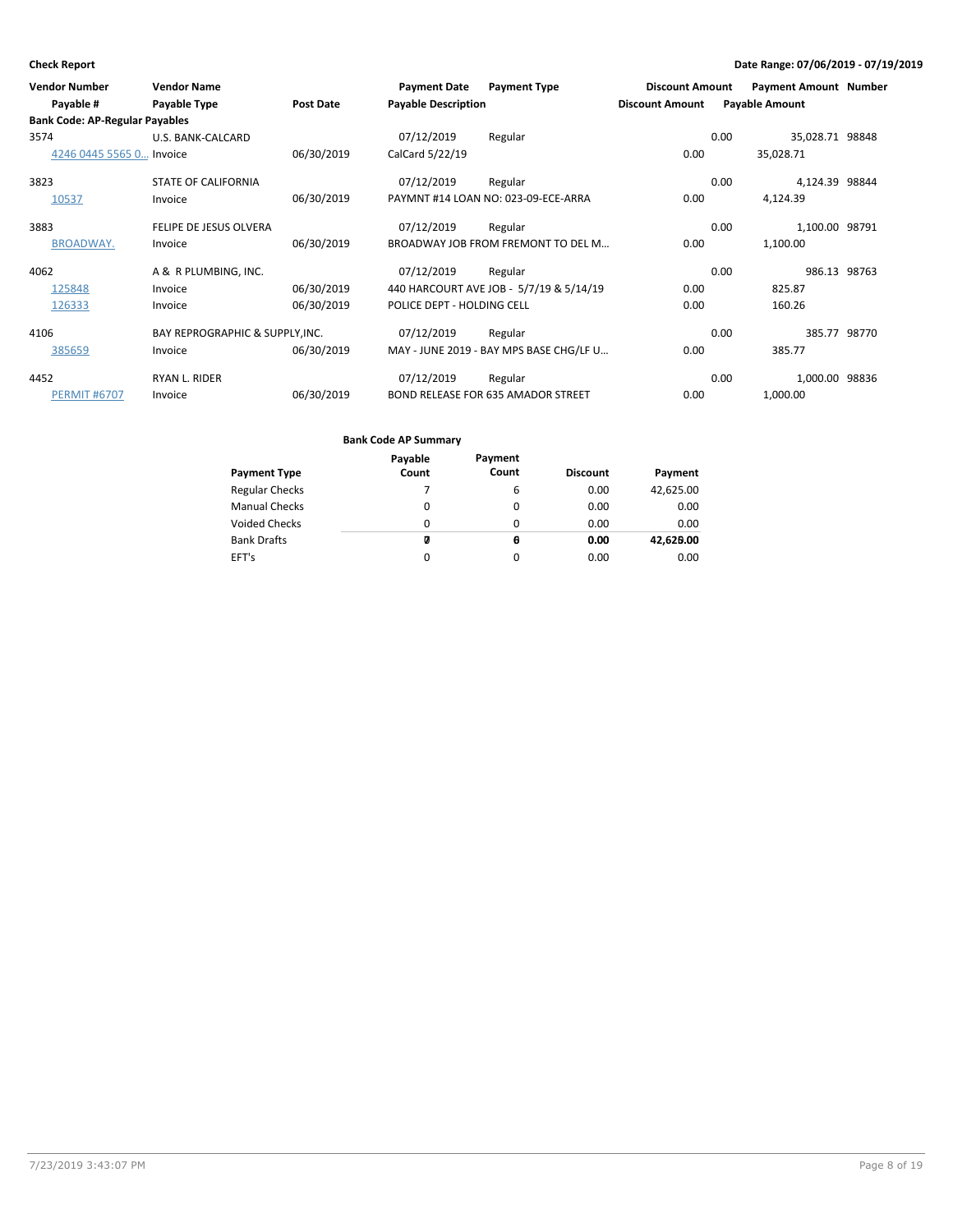| <b>Vendor Number</b>                  | <b>Vendor Name</b>             |                  | <b>Payment Date</b>        | <b>Payment Type</b> | <b>Discount Amount</b> |                       | <b>Payment Amount Number</b> |
|---------------------------------------|--------------------------------|------------------|----------------------------|---------------------|------------------------|-----------------------|------------------------------|
| Pavable #                             | Payable Type                   | <b>Post Date</b> | <b>Payable Description</b> |                     | <b>Discount Amount</b> | <b>Pavable Amount</b> |                              |
| <b>Bank Code: PY-Payroll Payables</b> |                                |                  |                            |                     |                        |                       |                              |
| 4508                                  | CALPERS LONG-TERM CARE PROGRAM |                  | 07/19/2019                 | Regular             |                        | 0.00                  | 307.30 18945                 |
| INV0003432                            | Invoice                        | 07/05/2019       | <b>EMPLOYEE PREMIUM</b>    |                     | 0.00                   | 153.65                |                              |
| <b>INV0003479</b>                     | Invoice                        | 07/18/2019       | <b>EMPLOYEE PREMIUM</b>    |                     | 0.00                   | 153.65                |                              |

| <b>Payment Type</b>   | Payable<br>Count | Payment<br>Count | <b>Discount</b> | Payment |
|-----------------------|------------------|------------------|-----------------|---------|
| <b>Regular Checks</b> |                  | 1                | 0.00            | 307.30  |
| <b>Manual Checks</b>  | 0                | $\Omega$         | 0.00            | 0.00    |
| <b>Voided Checks</b>  |                  |                  | 0.00            | 309.90  |
| <b>Bank Drafts</b>    | 0                | $\Omega$         | 0.00            | 0.00    |
| EFT's                 | 0                | $\Omega$         | 0.00            | 0.00    |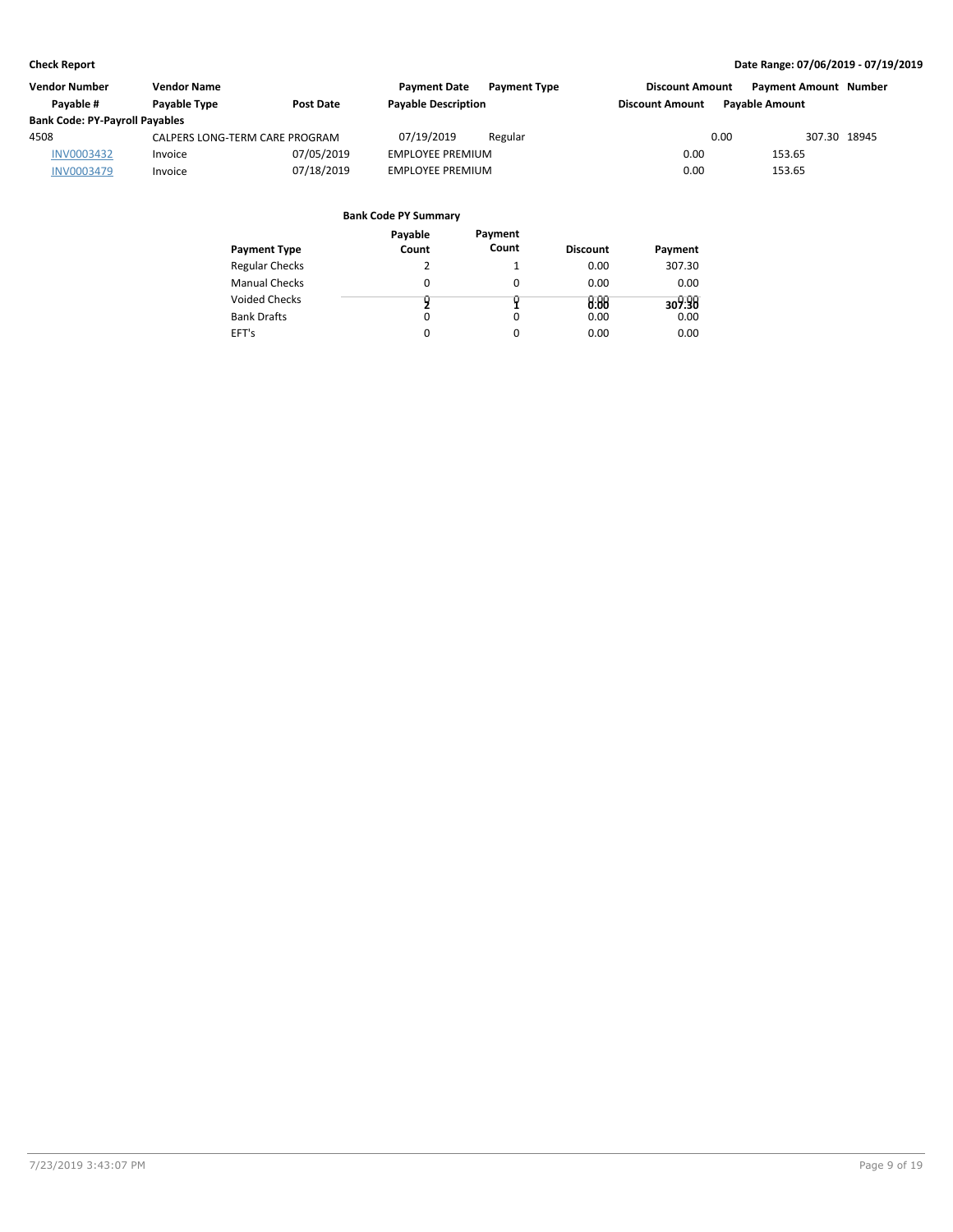| <b>Vendor Number</b>                  | <b>Vendor Name</b>            |                  | <b>Payment Date</b>               | <b>Payment Type</b>                      | <b>Discount Amount</b> | <b>Payment Amount Number</b> |              |
|---------------------------------------|-------------------------------|------------------|-----------------------------------|------------------------------------------|------------------------|------------------------------|--------------|
| Payable #                             | Payable Type                  | <b>Post Date</b> | <b>Payable Description</b>        |                                          | <b>Discount Amount</b> | <b>Payable Amount</b>        |              |
| <b>Bank Code: AP-Regular Payables</b> |                               |                  |                                   |                                          |                        |                              |              |
| 4699                                  | <b>DAVID NAVA</b>             |                  | 07/12/2019                        | Regular                                  |                        | 0.00                         | 39.22 98781  |
| 7/8/2019                              | Invoice                       | 07/12/2019       |                                   | REIMBURSEMENT FOR SALINAS VLY PRO SQ     | 0.00                   | 39.22                        |              |
| 4892                                  | <b>EDGES ELECTRICAL GROUP</b> |                  | 07/12/2019                        | Regular                                  |                        | 0.00                         | 687.64 98786 |
| S4692310.001                          | Invoice                       | 06/30/2019       | (1) VOLTEC LOCKING TEMP POWER BOX |                                          | 0.00                   | 493.88                       |              |
| S4692319.001                          | Invoice                       | 06/30/2019       | (1) P&S LKG SGL RCPT-NEMA         |                                          | 0.00                   | 13.76                        |              |
| S4693514.001                          | Invoice                       | 06/30/2019       | (4) PHIL F32T8/TL930/ALTO 30PK    |                                          | 0.00                   | 8.97                         |              |
| S4697855.001                          | Invoice                       | 07/12/2019       |                                   | (1) BODINE EM BALLA, (1) MILW STEP DRILL | 0.00                   | 155.69                       |              |
| S4697987.001                          | Invoice                       | 07/12/2019       |                                   | (1) INT-MAT WP1010MXD 1G RCP COVER       | 0.00                   | 15.34                        |              |

|                       | Payable      | Payment      |                 |         |
|-----------------------|--------------|--------------|-----------------|---------|
| <b>Payment Type</b>   | Count        | Count        | <b>Discount</b> | Payment |
| <b>Regular Checks</b> | 6            |              | 0.00            | 726.86  |
| <b>Manual Checks</b>  | <sup>0</sup> | <sup>n</sup> | 0.00            | 0.00    |
| <b>Voided Checks</b>  | 8            |              | 0.88            | 726.86  |
| <b>Bank Drafts</b>    | 0            | 0            | 0.00            | 0.00    |
| EFT's                 | 0            | 0            | 0.00            | 0.00    |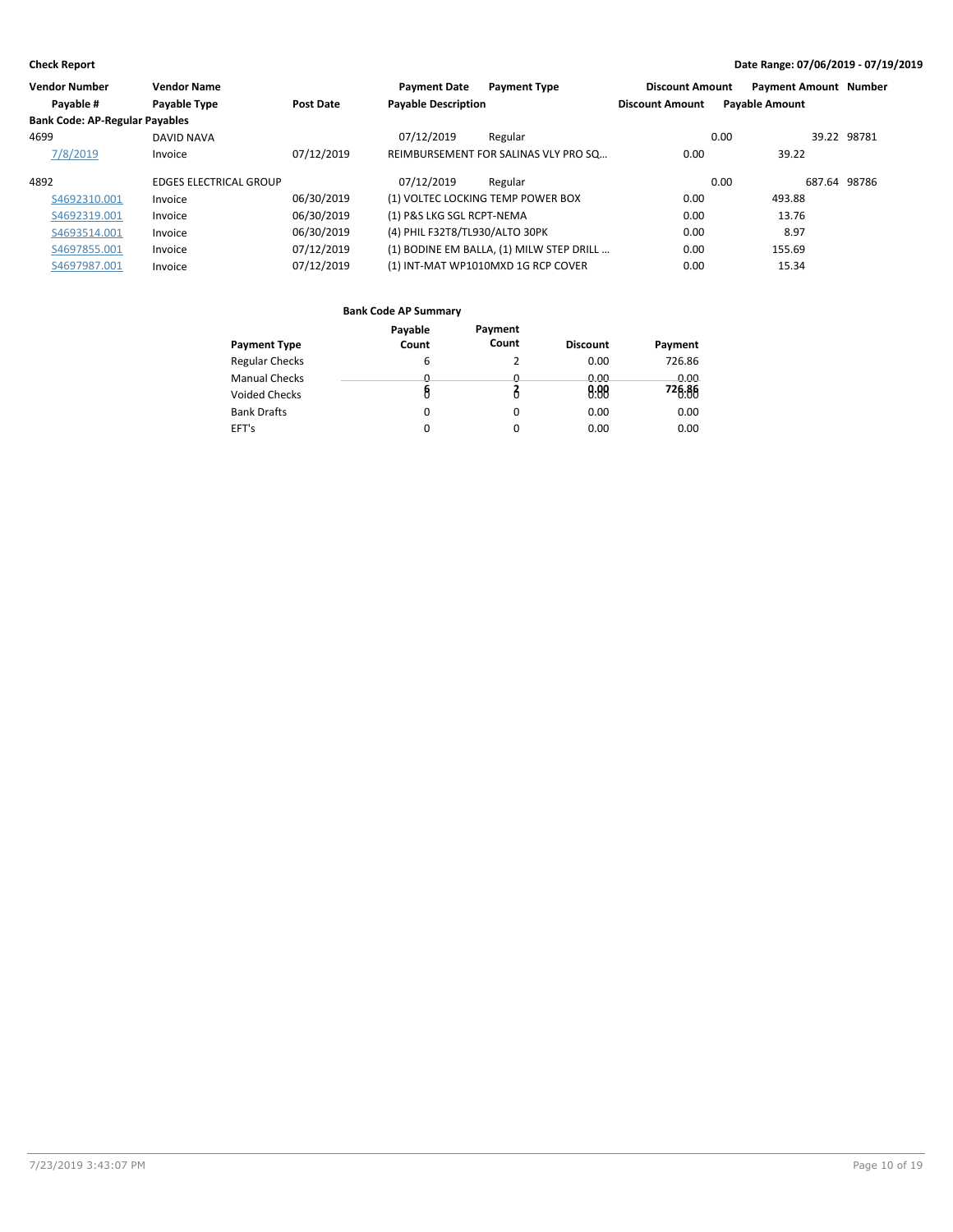| Vendor Number                         | <b>Vendor Name</b>  |                  | <b>Payment Date</b>        | <b>Payment Type</b> | <b>Discount Amount</b> | Payment Amount Number   |
|---------------------------------------|---------------------|------------------|----------------------------|---------------------|------------------------|-------------------------|
| Pavable #                             | Payable Type        | <b>Post Date</b> | <b>Payable Description</b> |                     | <b>Discount Amount</b> | <b>Pavable Amount</b>   |
| <b>Bank Code: PY-Payroll Payables</b> |                     |                  |                            |                     |                        |                         |
| 5144                                  | STATE OF CALIFORNIA |                  | 07/08/2019                 | <b>Bank Draft</b>   | 0.00                   | 27,510.12 0-317-409-984 |
| <b>INV0003466</b>                     | Invoice             | 07/05/2019       | <b>SIT PAYABLE</b>         |                     | 0.00                   | 27.510.12               |

|                       | Payable | Payment  |                 |           |
|-----------------------|---------|----------|-----------------|-----------|
| <b>Payment Type</b>   | Count   | Count    | <b>Discount</b> | Payment   |
| <b>Regular Checks</b> | 0       | 0        | 0.00            | 0.00      |
| <b>Manual Checks</b>  | 0       | ◍        | 0.00            | 27,510.00 |
| <b>Voided Checks</b>  | 0       | $\Omega$ | 0.00            | 0.00      |
| <b>Bank Drafts</b>    | 1       | 1        | 0.00            | 27,510.12 |
| EFT's                 | 0       | 0        | 0.00            | 0.00      |
|                       |         |          |                 |           |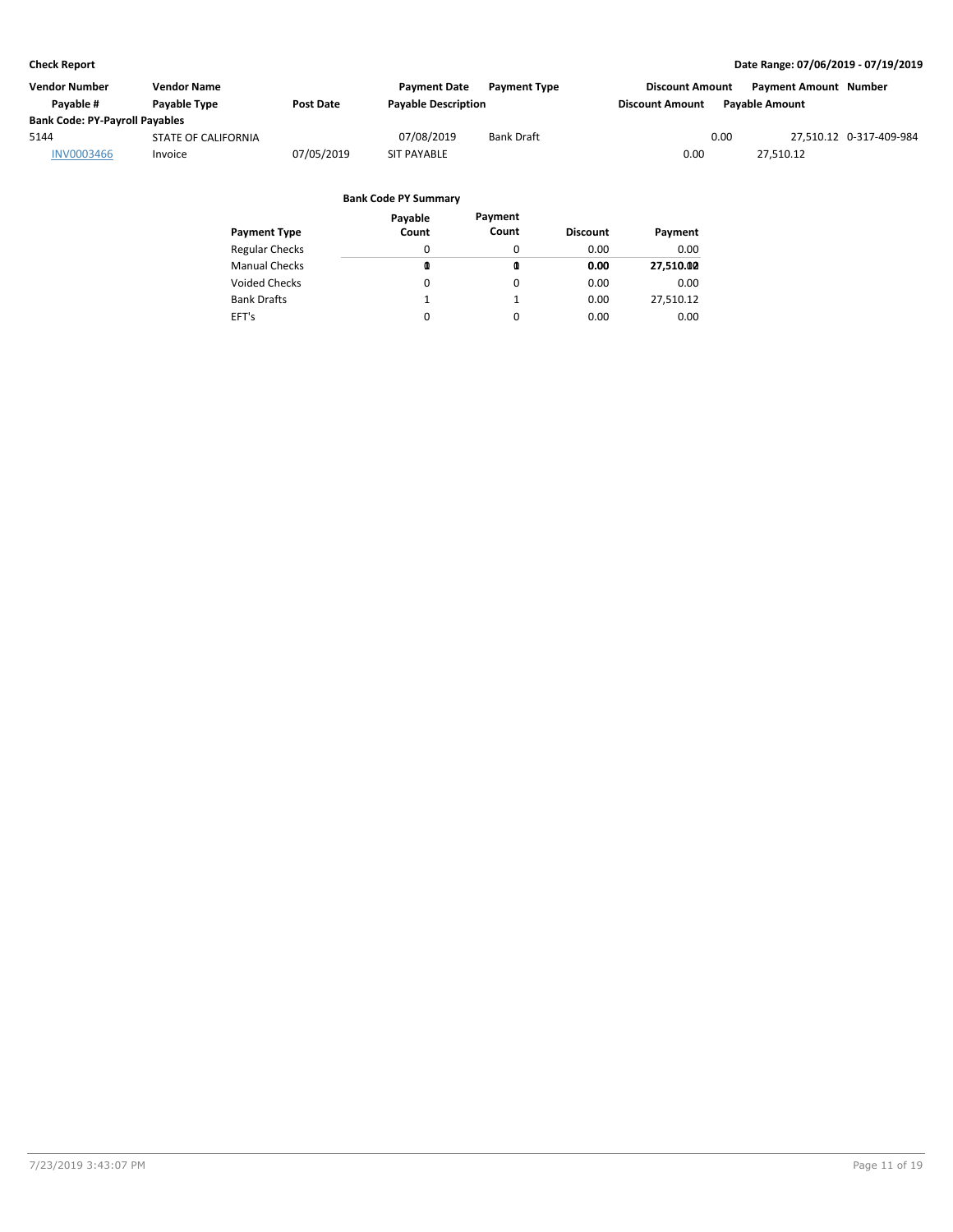| Vendor Number                         | <b>Vendor Name</b>            |                  | <b>Payment Date</b>        | <b>Payment Type</b>                 | <b>Discount Amount</b> |                       | <b>Payment Amount Number</b> |  |
|---------------------------------------|-------------------------------|------------------|----------------------------|-------------------------------------|------------------------|-----------------------|------------------------------|--|
| Pavable #                             | Payable Type                  | <b>Post Date</b> | <b>Payable Description</b> |                                     | <b>Discount Amount</b> | <b>Pavable Amount</b> |                              |  |
| <b>Bank Code: AP-Regular Payables</b> |                               |                  |                            |                                     |                        |                       |                              |  |
| 5198                                  | <b>GOLDEN STATE PORTABLES</b> |                  | 07/12/2019                 | Regular                             |                        | 0.00                  | 1.333.25 98793               |  |
| 40483                                 | Invoice                       | 07/12/2019       |                            | ADDITIONAL PORTA TOILETS FOR 7/4/19 | 0.00                   | 1,333.25              |                              |  |

|                       | Payable  | Payment |                 |          |
|-----------------------|----------|---------|-----------------|----------|
| <b>Payment Type</b>   | Count    | Count   | <b>Discount</b> | Payment  |
| <b>Regular Checks</b> |          |         | 0.88            | 1,333.25 |
| <b>Manual Checks</b>  | $\Omega$ | 0       | 0.00            | 0.00     |
| <b>Voided Checks</b>  | 0        | 0       | 0.00            | 0.00     |
| <b>Bank Drafts</b>    | 0        | 0       | 0.00            | 0.00     |
| EFT's                 | 0        | 0       | 0.00            | 0.00     |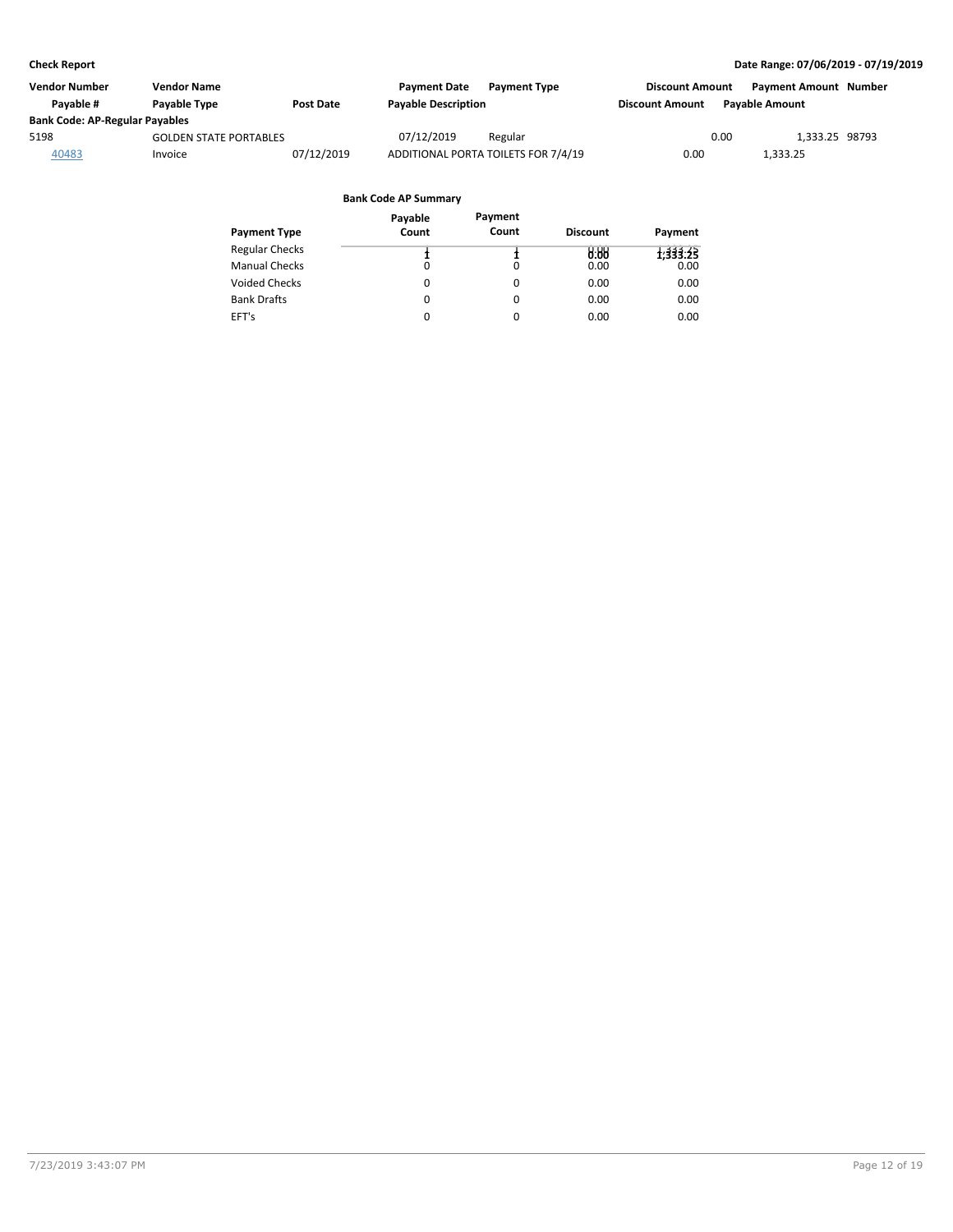| Vendor Number                         | <b>Vendor Name</b>               |                  | <b>Payment Date</b>        | <b>Payment Type</b> | <b>Discount Amount</b> |      | <b>Payment Amount Number</b> |                         |
|---------------------------------------|----------------------------------|------------------|----------------------------|---------------------|------------------------|------|------------------------------|-------------------------|
| Payable #                             | Payable Type                     | <b>Post Date</b> | <b>Payable Description</b> |                     | <b>Discount Amount</b> |      | <b>Payable Amount</b>        |                         |
| <b>Bank Code: PY-Payroll Payables</b> |                                  |                  |                            |                     |                        |      |                              |                         |
| 5264                                  | RABOBANK, N.A.                   |                  | 07/08/2019                 | <b>Bank Draft</b>   |                        | 0.00 |                              | 74.847.04 2709589443728 |
| <b>INV0003467</b>                     | Invoice                          | 07/05/2019       | <b>FIT PAYABLE</b>         |                     | 0.00                   |      | 74.847.04                    |                         |
| 5264                                  | RABOBANK, N.A.                   |                  | 07/08/2019                 | <b>Bank Draft</b>   |                        | 0.00 |                              | 20.036.14 2709589443728 |
| <b>INV0003468</b>                     | Invoice                          | 07/05/2019       | <b>MEDICARE PAYABLE</b>    |                     | 0.00                   |      | 20.036.14                    |                         |
| 5462                                  | <b>LABORERS NATIONAL PENSION</b> |                  | 07/19/2019                 | Regular             |                        | 0.00 | 8.640.00 18946               |                         |
| <b>INV0003458</b>                     | Invoice                          | 07/05/2019       | LIUNA PENSION              |                     | 0.00                   |      | 4,032.00                     |                         |
| <b>INV0003459</b>                     | Invoice                          | 07/05/2019       | LIUNA PENSION POST 7/11    |                     | 0.00                   |      | 288.00                       |                         |
| <b>INV0003500</b>                     | Invoice                          | 07/18/2019       | LIUNA PENSION              |                     | 0.00                   |      | 4,032.00                     |                         |
| INV0003501                            | Invoice                          | 07/18/2019       | LIUNA PENSION POST 7/11    |                     | 0.00                   |      | 288.00                       |                         |

|                       | Payable  | Payment      |          |              |
|-----------------------|----------|--------------|----------|--------------|
| <b>Payment Type</b>   | Count    | <b>Count</b> | Discount | Payment      |
| <b>Regular Checks</b> | 8        |              | 0.00     | 103, 523. 18 |
| <b>Manual Checks</b>  | $\Omega$ | 0            | 0.00     | 0.00         |
| <b>Voided Checks</b>  | 0        | O            | 0.00     | 0.00         |
| <b>Bank Drafts</b>    |          |              | 0.00     | 94,883.18    |
| EFT's                 | 0        |              | 0.00     | 0.00         |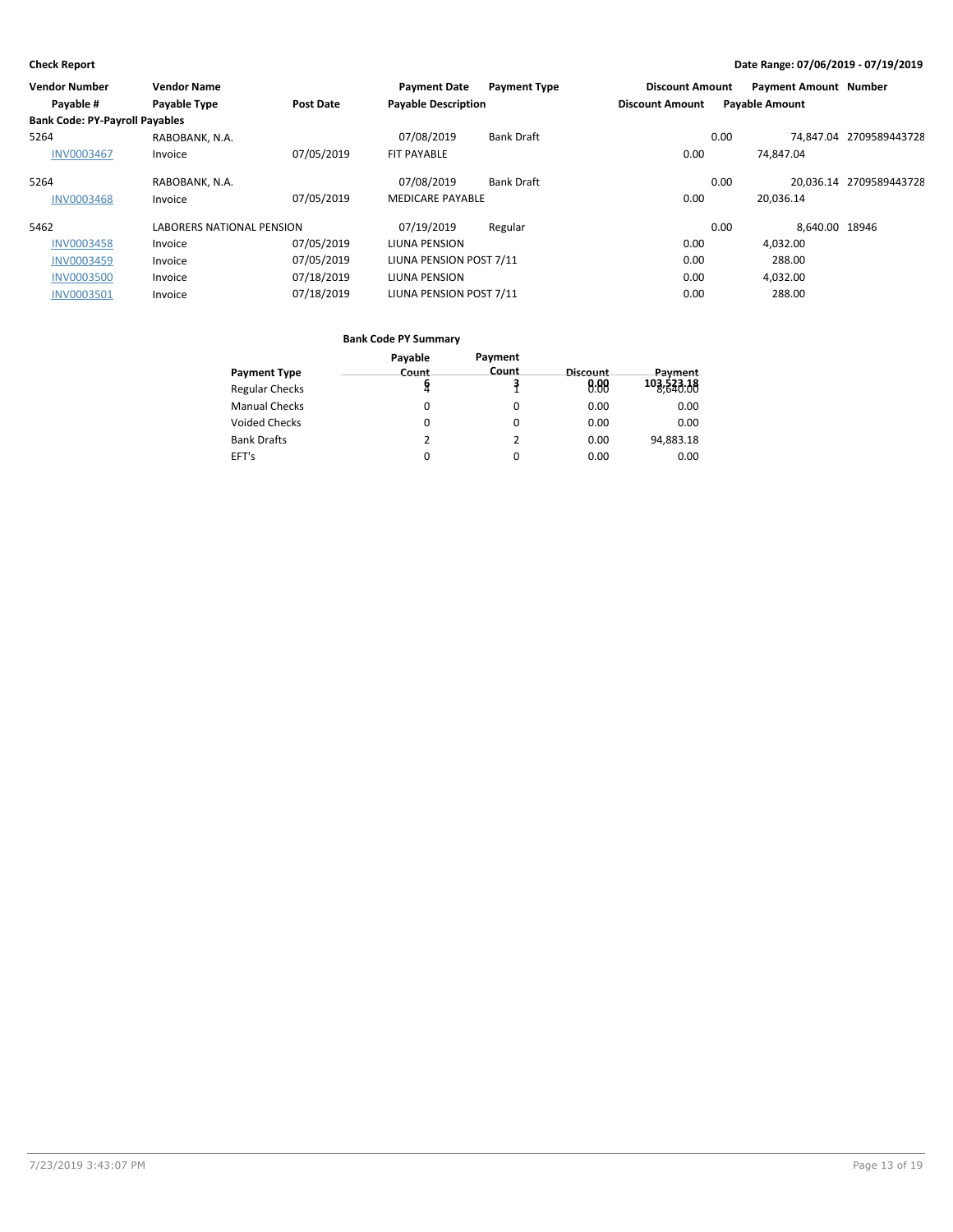| <b>Vendor Number</b>                  | <b>Vendor Name</b>          |                  | <b>Payment Date</b>                 | <b>Payment Type</b>                      | <b>Discount Amount</b> | <b>Payment Amount Number</b> |                |
|---------------------------------------|-----------------------------|------------------|-------------------------------------|------------------------------------------|------------------------|------------------------------|----------------|
| Payable #                             | Payable Type                | <b>Post Date</b> | <b>Payable Description</b>          |                                          | <b>Discount Amount</b> | <b>Payable Amount</b>        |                |
| <b>Bank Code: AP-Regular Payables</b> |                             |                  |                                     |                                          |                        |                              |                |
| 5582                                  | O'REILLY AUTO PARTS         |                  | 07/12/2019                          | Regular                                  |                        | 0.00                         | 27.67 98825    |
| 3503-383458                           | Invoice                     | 06/30/2019       | (6) OIL FILTERS                     |                                          | 0.00                   | 27.67                        |                |
| 5854                                  | DELLA MORA HEATING,         |                  | 07/12/2019                          | Regular                                  |                        | 0.00                         | 1,084.23 98784 |
| 12785                                 | Invoice                     | 06/30/2019       |                                     | STILLWELL BLDG 4260 - WORK ORDER #438    | 0.00                   | 378.24                       |                |
| 12786                                 | Invoice                     | 06/30/2019       |                                     | STILLWELL BLDG 4260- WORK ORDER #4390    | 0.00                   | 705.99                       |                |
| 5873                                  | UNITED SITE SERVICES, INC.  |                  | 07/12/2019                          | Regular                                  |                        | 0.00                         | 223.40 98849   |
| 114-8510523                           | Invoice                     | 06/30/2019       |                                     | 4/19/19 - 5/16/19 WEEKLY SVC/TRAILER KIT | 0.00                   | 223.40                       |                |
| 5969                                  | <b>FASTENAL COMPANY</b>     |                  | 07/12/2019                          | Regular                                  |                        | 0.00                         | 3,389.16 98790 |
| <b>CASEA93488</b>                     | Invoice                     | 06/30/2019       | JUNE VENDING SUPPLIES               |                                          | 0.00                   | 747.91                       |                |
| <b>CASEA93982</b>                     | Invoice                     | 06/30/2019       | MISC SUPPLIES - STREETS             |                                          | 0.00                   | 74.40                        |                |
| <b>CASEA94005</b>                     | Invoice                     | 06/30/2019       | <b>SUPPLIES - SPECIAL EVENTS</b>    |                                          | 0.00                   | 42.57                        |                |
| <b>CASEA94057</b>                     | Invoice                     | 06/30/2019       | SUPPLIES - CONES AND DELINEATORS    |                                          | 0.00                   | 2,495.11                     |                |
| <b>CASEA94061</b>                     | Invoice                     | 06/30/2019       | (2) 32 OZ EYEWASH BOTTLES           |                                          | 0.00                   | 29.17                        |                |
| 6017                                  | <b>AIRTEC SERVICE</b>       |                  | 07/12/2019                          | Regular                                  |                        | 0.00                         | 420.00 98764   |
| 8517                                  | Invoice                     | 06/30/2019       |                                     | (3) UNITS AT POLICE DEPT / WORK # 89321  | 0.00                   | 420.00                       |                |
| 6172                                  | LEXIS NEXIS RISK SOLUTIONS  |                  | 07/12/2019                          | Regular                                  |                        | 0.00                         | 50.00 98809    |
| 1035416-20190630 Invoice              |                             | 06/30/2019       |                                     | JUNE 2019 - MINIMUM COMMITMENT BAL       | 0.00                   | 50.00                        |                |
| 6284                                  | <b>JOHNSON ELECTRONICS</b>  |                  | 07/12/2019                          | Regular                                  |                        | 0.00                         | 141.00 98802   |
| 4069499                               | Invoice                     | 06/30/2019       |                                     | FY 18/19 PORTION - JUNE ALARM MONITOR    | 0.00                   | 19.00                        |                |
| 4069499.                              | Invoice                     | 07/12/2019       |                                     | FY 19/20 PORTION - JUL, AUG ALARM MONI   | 0.00                   | 38.00                        |                |
| 4069511                               | Invoice                     | 06/30/2019       |                                     | JUN 2019 FIRE ALARM MONITORING - 1635    | 0.00                   | 28.00                        |                |
| 4069511.                              | Invoice                     | 07/12/2019       |                                     | JUL-AUG '19 FIRE ALARM MONITORING - 16   | 0.00                   | 56.00                        |                |
| 6306                                  | <b>GAVILAN PEST CONTROL</b> |                  | 07/12/2019                          | Regular                                  |                        | 0.00                         | 158.00 98792   |
| 0123998                               | Invoice                     | 06/30/2019       | 1136 WHEELER ST - ROACH SVC         |                                          | 0.00                   | 75.00                        |                |
| 0124458                               | Invoice                     | 07/12/2019       |                                     | 986 HILBY AVE - MONTHLY GENERAL PEST S   | 0.00                   | 83.00                        |                |
| 6324                                  | The Home Depot Pro          |                  | 07/12/2019                          | Regular                                  |                        | 0.00                         | 1,560.20 98847 |
| 499051910                             | Invoice                     | 06/30/2019       | (1) HANDLE LEVER, (1) HIGH HEX NUT  |                                          | 0.00                   | 24.52                        |                |
| 499051928                             | Invoice                     | 06/30/2019       | <b>CLEANING SUPPLIES - REC DEPT</b> |                                          | 0.00                   | 1,535.68                     |                |
| 6671                                  | <b>VERIZON WIRELESS</b>     |                  | 07/12/2019                          | Regular                                  |                        | 0.00                         | 1,504.83 98850 |
| 9832777547                            | Invoice                     | 06/30/2019       |                                     | ACCT #772515511-00003; 6/23/19 BILL DATE | 0.00                   | 778.41                       |                |
| 9832777548                            | Invoice                     | 06/30/2019       |                                     | ACCT #772515511-00004; 6/23/19 BILL DATE | 0.00                   | 38.01                        |                |
| 9833165519                            | Invoice                     | 06/30/2019       |                                     | ACCT #472229021-00001; 7/1/19 BILL DATE  | 0.00                   | 650.40                       |                |
| <u>9833165520</u>                     | Invoice                     | 06/30/2019       |                                     | ACCT #472229021-00002; 7/1/19 BILL DATE  | 0.00                   | 38.01                        |                |
| 6727                                  | DATAPROSE, INC.             |                  | 07/12/2019                          | Regular                                  |                        | 0.00                         | 448.21 98780   |
| DP1902120                             | Invoice                     | 06/30/2019       | JUNE 2019 - WATER BILLS             |                                          | 0.00                   | 448.21                       |                |
| 6761                                  | MONTEREY SIGNS, INC.        |                  | 07/12/2019                          | Regular                                  |                        | 0.00                         | 158.41 98822   |
| 16363                                 | Invoice                     | 07/12/2019       |                                     | (2) "RESERVED PARKING" COROPLAST SIGNS   | 0.00                   | 158.41                       |                |
| 7112                                  | ART BLACK                   |                  | 07/12/2019                          | Regular                                  |                        | 0.00                         | 415.00 98769   |
| 119247                                | Invoice                     | 06/30/2019       | MASERATI - 3 GEARY PLAZA            |                                          | 0.00                   | 415.00                       |                |
| 7173                                  | Iconix Waterworks (US) Inc. |                  | 07/12/2019                          | Regular                                  |                        | 0.00                         | 490.24 98799   |
| 17913016631                           | Invoice                     | 06/30/2019       | 3" FITTINGS SUPPLIES                |                                          | 0.00                   | 227.21                       |                |
| 17913016632                           | Invoice                     | 06/30/2019       | AIR VENT SUPPLIES                   |                                          | 0.00                   | 263.03                       |                |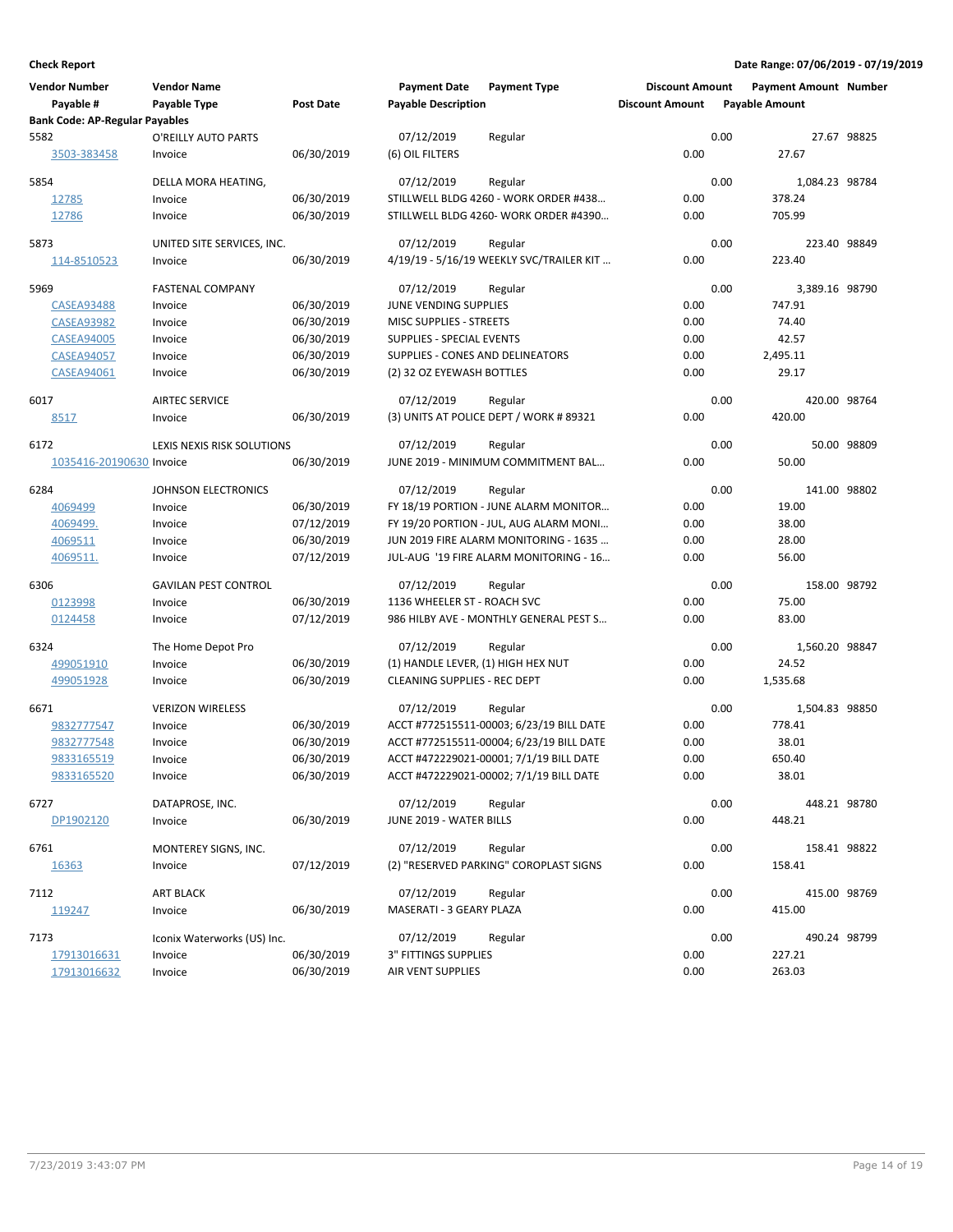| Vendor Number | Vendor Name                    |                  | <b>Payment Date</b>        | <b>Payment Type</b>                     | <b>Discount Amount</b> | Payment Amount Number |             |
|---------------|--------------------------------|------------------|----------------------------|-----------------------------------------|------------------------|-----------------------|-------------|
| Pavable #     | <b>Pavable Type</b>            | <b>Post Date</b> | <b>Payable Description</b> |                                         | <b>Discount Amount</b> | <b>Pavable Amount</b> |             |
| 7201          | AR GUTTERS & SHEET METAL, INC. |                  | 07/12/2019                 | Regular                                 |                        | 0.00                  | 85.00 98768 |
| 14203         | Invoice                        | 06/30/2019       |                            | 4283 GEN JIM MOORE - RE-SEAL LEAKING JO | 0.00                   | 85.00                 |             |

| Payable | Payment      |          |            |
|---------|--------------|----------|------------|
| Count   | <b>Count</b> | Discolon | 10a1/55e36 |
| 29      | 15           | 0.00     | 10,155.35  |
| 0       | 0            | 0.00     | 0.00       |
| 0       | 0            | 0.00     | 0.00       |
| 0       | 0            | 0.00     | 0.00       |
| 0       | $\Omega$     | 0.00     | 0.00       |
|         |              |          |            |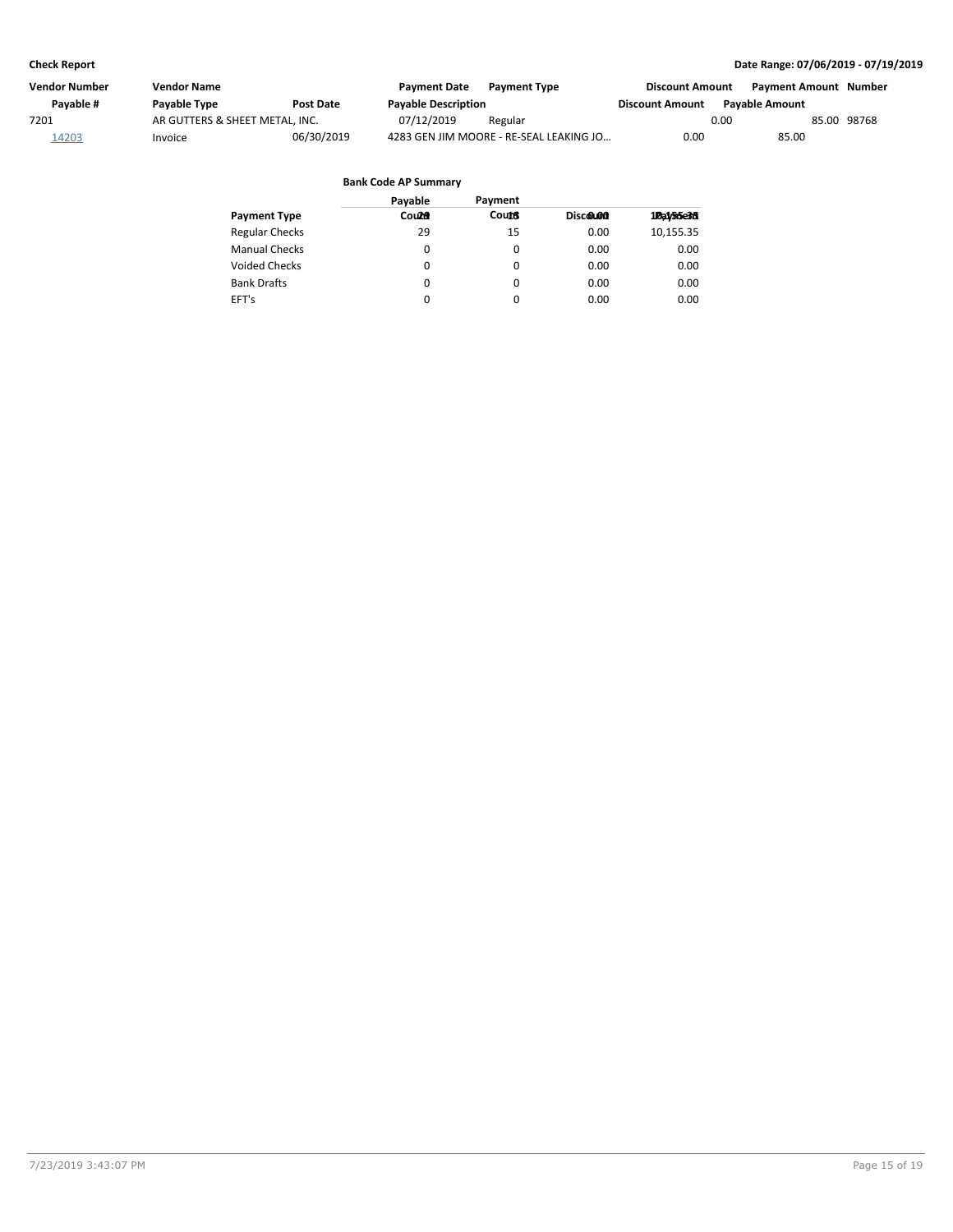| <b>Vendor Number</b>                  | <b>Vendor Name</b>  |            | <b>Payment Date</b>        | <b>Payment Type</b> | <b>Discount Amount</b> | <b>Payment Amount Number</b> |  |
|---------------------------------------|---------------------|------------|----------------------------|---------------------|------------------------|------------------------------|--|
| Pavable #                             | <b>Pavable Type</b> | Post Date  | <b>Payable Description</b> |                     | <b>Discount Amount</b> | <b>Pavable Amount</b>        |  |
| <b>Bank Code: PY-Payroll Payables</b> |                     |            |                            |                     |                        |                              |  |
| 7370                                  | UPEC, LOCAL 792     |            | 07/19/2019                 | Regular             |                        | 0.00<br>1,710.00 18948       |  |
| INV0003435                            | Invoice             | 07/05/2019 | LIUNA/UNION DUES           |                     | 0.00                   | 855.00                       |  |
| <b>INV0003482</b>                     | Invoice             | 07/18/2019 | LIUNA/UNION DUES           |                     | 0.00                   | 855.00                       |  |

| <b>Payment Type</b>   | Payable<br>Count | Payment<br>Count | 0.00<br><b>Discount</b> | 1,710.00<br>Payment |
|-----------------------|------------------|------------------|-------------------------|---------------------|
| <b>Regular Checks</b> | 2                | 1                | 0.00                    | 1,710.00            |
| <b>Manual Checks</b>  | 0                | $\Omega$         | 0.00                    | 0.00                |
| <b>Voided Checks</b>  | $\Omega$         | $\Omega$         | 0.00                    | 0.00                |
| <b>Bank Drafts</b>    | $\Omega$         | $\Omega$         | 0.00                    | 0.00                |
| EFT's                 | 0                | $\Omega$         | 0.00                    | 0.00                |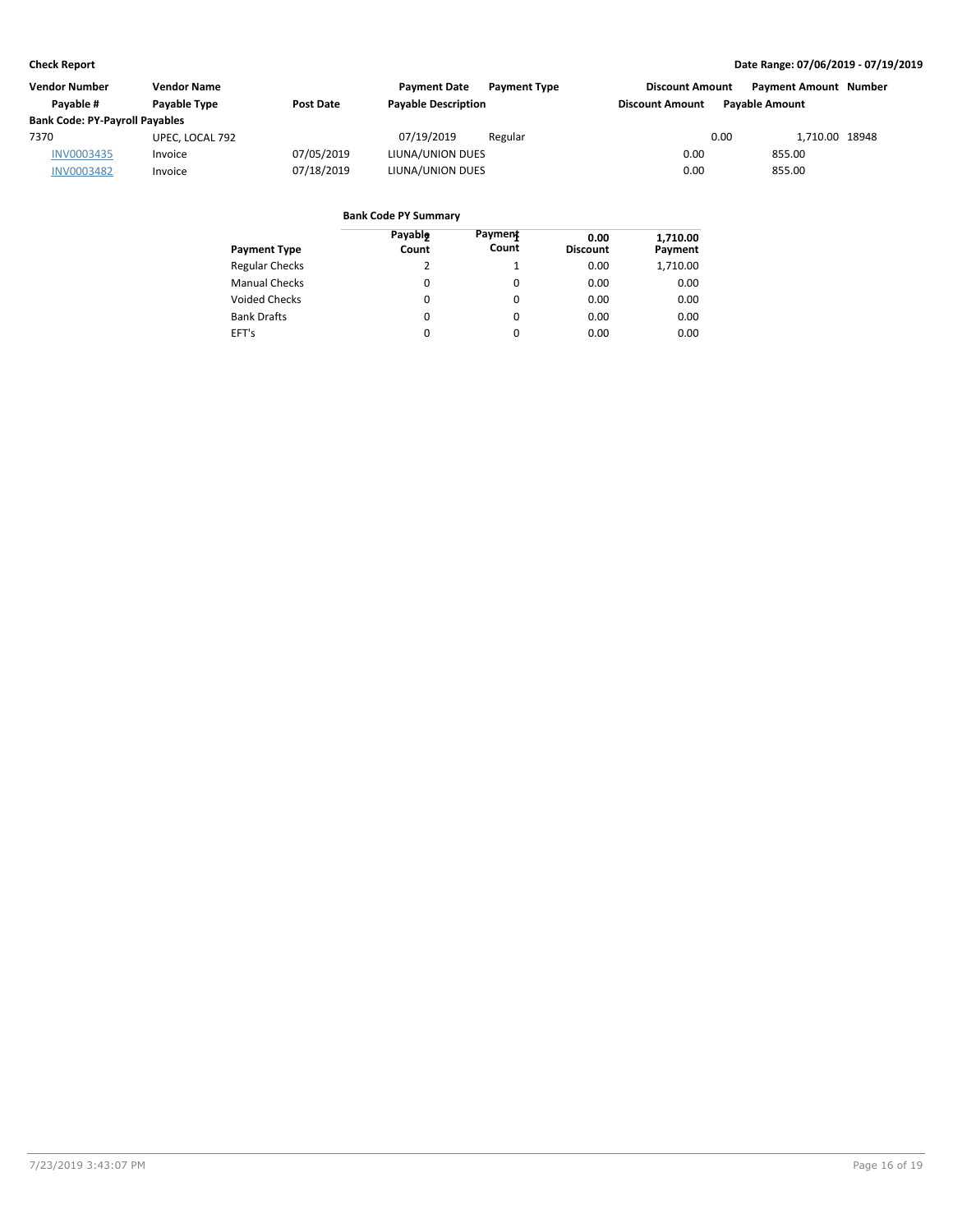| <b>Vendor Number</b><br>Payable #<br><b>Bank Code: AP-Regular Payables</b> | <b>Vendor Name</b><br>Payable Type        | <b>Post Date</b> | <b>Payment Date</b><br><b>Payable Description</b> | <b>Payment Type</b>                                | <b>Discount Amount</b><br><b>Discount Amount</b> |      | <b>Payment Amount Number</b><br><b>Payable Amount</b> |             |
|----------------------------------------------------------------------------|-------------------------------------------|------------------|---------------------------------------------------|----------------------------------------------------|--------------------------------------------------|------|-------------------------------------------------------|-------------|
| 7407<br>2074494                                                            | PAPE MATERIAL HANDLING<br>Invoice         | 06/30/2019       | 07/12/2019<br>FUEL INJECTION PUMP/DPFE FILTER KIT | Regular                                            | 0.00                                             | 0.00 | 20,844.86 98828<br>20,844.86                          |             |
| 7476<br>7/2/19                                                             | <b>SANDRA LIMONES</b><br>Invoice          | 07/12/2019       | 07/12/2019                                        | Regular<br>REIMBURSEMENT FOR SUPPLIES FROM BEV     | 0.00                                             | 0.00 | 6.89                                                  | 6.89 98838  |
| 7505<br>19062807                                                           | MONTEREY BAY ANALYTICAL SVCS.<br>Invoice  | 06/30/2019       | 07/12/2019                                        | Regular<br>SEASIDE MWS SAMPLES RCVD ON 6/28/2019   | 0.00                                             | 0.00 | 39.00                                                 | 39.00 98816 |
| 7518<br>113751                                                             | <b>STACIE CANEPA</b><br>Invoice           | 06/30/2019       | 07/12/2019<br>REFUND FOR SUMMER PLAYLAND          | Regular                                            | 0.00                                             | 0.00 | 116.90 98842<br>116.90                                |             |
| 7719<br>6/21/2019                                                          | <b>DON CARUTH</b><br>Invoice              | 07/12/2019       | 07/12/2019<br>MUSIC ON 7/14/2019 - SUNDAY BLUES   | Regular                                            | 0.00                                             | 0.00 | 600.00 98785<br>600.00                                |             |
| 7910<br>5468                                                               | KOFF & ASSOCIATES<br>Invoice              | 07/12/2019       | 07/12/2019                                        | Regular<br>HR ASSISTANCE - DEVELOP/FINALZ SURVEY & | 0.00                                             | 0.00 | 1,072.00 98807<br>1,072.00                            |             |
| 8165<br>7/14/2019                                                          | ANNIE L. SAMPSON<br>Invoice               | 07/12/2019       | 07/12/2019                                        | Regular<br>BALANCE DUE FOR 7/14/19 - SUNDAY BLUES  | 0.00                                             | 0.00 | 900.00 98766<br>900.00                                |             |
| 8493<br>RS3081079                                                          | CORODATA RECORDS MGMT., INC.<br>Invoice   | 06/30/2019       | 07/12/2019<br>MAY 2019 - RECORD STORAGE           | Regular                                            | 0.00                                             | 0.00 | 499.33 98777<br>499.33                                |             |
| 8558<br>474340-1                                                           | <b>KION</b><br>Invoice                    | 06/30/2019       | 07/12/2019                                        | Regular<br>JUNE 2019 - ADS FOR 4TH OF JULY EVENT   | 0.00                                             | 0.00 | 570.00 98805<br>570.00                                |             |
| 8877<br>474350-1                                                           | <b>NION</b><br>Invoice                    | 06/30/2019       | 07/12/2019                                        | Regular<br>JUNE 2019 - ADS FOR 4TH OF JULY EVENT   | 0.00                                             | 0.00 | 140.00 98824<br>140.00                                |             |
| 8878<br>474366-1                                                           | <b>KMUV</b><br>Invoice                    | 06/30/2019       | 07/12/2019                                        | Regular<br>JUNE 2019 - ADS FOR 4TH OF JULY EVENT   | 0.00                                             | 0.00 | 500.00 98806<br>500.00                                |             |
| 8882<br>$06 - 19$                                                          | <b>EVERYONE'S HARVEST</b><br>Invoice      | 06/30/2019       | 07/12/2019                                        | Regular<br>JUNE 2019 - PROGM EXP SEASIDE FARMER'S  | 0.00                                             | 0.00 | 4,476.64 98788<br>4,476.64                            |             |
| 8896<br><b>PERMIT #6708</b>                                                | <b>CAL CONSTRUCTION</b><br>Invoice        | 06/30/2019       | 07/12/2019                                        | Regular<br>BOND RELEASE FOR 2040 FREMONT BLVD.     | 0.00                                             | 0.00 | 1,000.00 98772<br>1,000.00                            |             |
| 9011<br>49433                                                              | PROJECT DIMENSIONS, INC.<br>Invoice       | 06/30/2019       | 07/12/2019<br>JUNE 2019 - CUTINO PARK - PH I SVCS | Regular                                            | 0.00                                             | 0.00 | 57,174.50 98833<br>57,174.50                          |             |
| 9158<br>4/4                                                                | DEBBIE S. RYDER<br>Invoice                | 07/12/2019       | 07/12/2019                                        | Regular<br>MUSIC ON 7/21/2019 - SUNDAY BLUES IN T  | 0.00                                             | 0.00 | 500.00 98782<br>500.00                                |             |
| 9170<br>4/12/19                                                            | <b>STEVE DUNNE</b><br>Invoice             | 07/12/2019       | 07/12/2019                                        | Regular<br>MUSIC ON 8/12/2019 - SUNDAY BLUES IN T  | 0.00                                             | 0.00 | 1,250.00 98845<br>1,250.00                            |             |
| 9204<br>1385                                                               | PAUL HERBERT CAUSEY<br>Invoice            | 06/30/2019       | 07/12/2019                                        | Regular<br>JUNE 2019 - SEWER SYSTEM MGMT PLAN A    | 0.00                                             | 0.00 | 4,400.00 98829<br>4,400.00                            |             |
| 9212<br>59848894                                                           | WEX BANK<br>Invoice                       | 06/30/2019       | 07/12/2019                                        | Regular<br>FUEL PURCHASES / ACCT #0496-00-526541-8 | 0.00                                             | 0.00 | 145.21 98851<br>145.21                                |             |
| 9237<br>114002                                                             | JASON REYES MENDOZA<br>Invoice            | 07/12/2019       | 07/12/2019                                        | Regular<br>DEPOSIT REFUND FOR LAGUNA GRANDE PK     | 0.00                                             | 0.00 | 71.62                                                 | 71.62 98801 |
| 9238<br>113733                                                             | MELANIE OLIVEREZ<br>Invoice               | 07/12/2019       | 07/12/2019<br>RECREATION REFUND                   | Regular                                            | 0.00                                             | 0.00 | 202.00 98813<br>202.00                                |             |
| 9240<br>ca 548598                                                          | KOVATCH MOBILE EQUIPMENT CORP.<br>Invoice | 06/30/2019       | 07/12/2019<br>(1) BULLARD NXT THERMAL IMAGER      | Regular                                            | 0.00                                             | 0.00 | 8,050.98 98808<br>8,050.98                            |             |
| 9241<br>5/7/19                                                             | <b>JAMES DeMARIA</b><br>Invoice           | 07/12/2019       | 07/12/2019                                        | Regular<br>MUSIC ON 7/21/2019 - SUNDAY BLUES IN T  | 0.00                                             | 0.00 | 500.00 98800<br>500.00                                |             |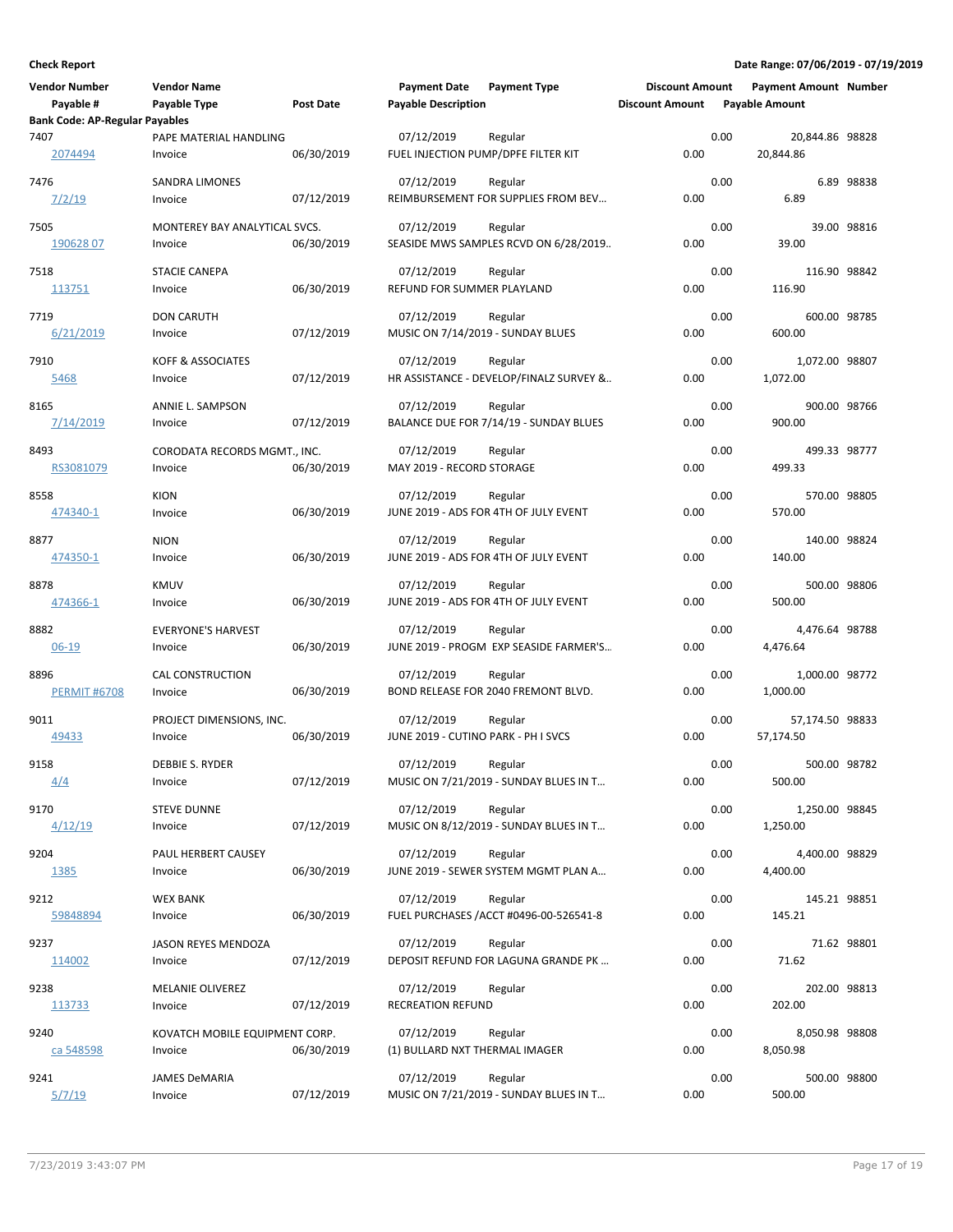| <b>Vendor Name</b>        |                  | <b>Payment Date</b> | <b>Payment Type</b> |                                                                                                                                                                                             |                       |                                                                          |
|---------------------------|------------------|---------------------|---------------------|---------------------------------------------------------------------------------------------------------------------------------------------------------------------------------------------|-----------------------|--------------------------------------------------------------------------|
| Payable Type              | <b>Post Date</b> |                     |                     | <b>Discount Amount</b>                                                                                                                                                                      | <b>Payable Amount</b> |                                                                          |
| <b>CLAUDE P. DIFRANCO</b> |                  | 07/12/2019          | Regular             |                                                                                                                                                                                             | 0.00                  | 500.00 98776                                                             |
| Invoice                   | 07/12/2019       |                     |                     | 0.00                                                                                                                                                                                        | 500.00                |                                                                          |
| <b>KAYE BOHLER</b>        |                  | 07/12/2019          | Regular             |                                                                                                                                                                                             | 0.00                  | 800.00 98803                                                             |
| Invoice                   | 07/12/2019       |                     |                     | 0.00                                                                                                                                                                                        | 800.00                |                                                                          |
| CABLECOM                  |                  | 07/12/2019          | Regular             |                                                                                                                                                                                             | 0.00                  | 236.00 98771                                                             |
| Invoice                   | 06/30/2019       |                     |                     | 0.00                                                                                                                                                                                        | 236.00                |                                                                          |
| SVI HEALDSBURG. LLC       |                  | 07/12/2019          | Regular             |                                                                                                                                                                                             | 0.00                  |                                                                          |
| Invoice                   | 07/12/2019       |                     |                     | 0.00                                                                                                                                                                                        | 4.224.00              |                                                                          |
|                           |                  |                     |                     | <b>Payable Description</b><br>MUSIC ON 8/11/2019 - SUNDAY BLUES IN T<br>MUSIC ON 7/28/2019 - SUNDAY BLUES IN T<br>REFUND FOR PERMIT #CC102318 - 305 SON<br>JEFFREY WILLIAMS 8/4/19 - 9/6/19 |                       | <b>Payment Amount Number</b><br><b>Discount Amount</b><br>4.224.00 98846 |

|                       | <b>Bank Code AP Summary</b> |          |                 |            |
|-----------------------|-----------------------------|----------|-----------------|------------|
|                       | 26<br>Payable               | Payment  | 0.00            | 108,819.93 |
| <b>Payment Type</b>   | Count                       | Count    | <b>Discount</b> | Payment    |
| <b>Regular Checks</b> | 26                          | 26       | 0.00            | 108,819.93 |
| <b>Manual Checks</b>  | $\Omega$                    | $\Omega$ | 0.00            | 0.00       |
| <b>Voided Checks</b>  | $\Omega$                    | $\Omega$ | 0.00            | 0.00       |
| <b>Bank Drafts</b>    | $\Omega$                    | $\Omega$ | 0.00            | 0.00       |
| EFT's                 |                             | 0        | 0.00            | 0.00       |